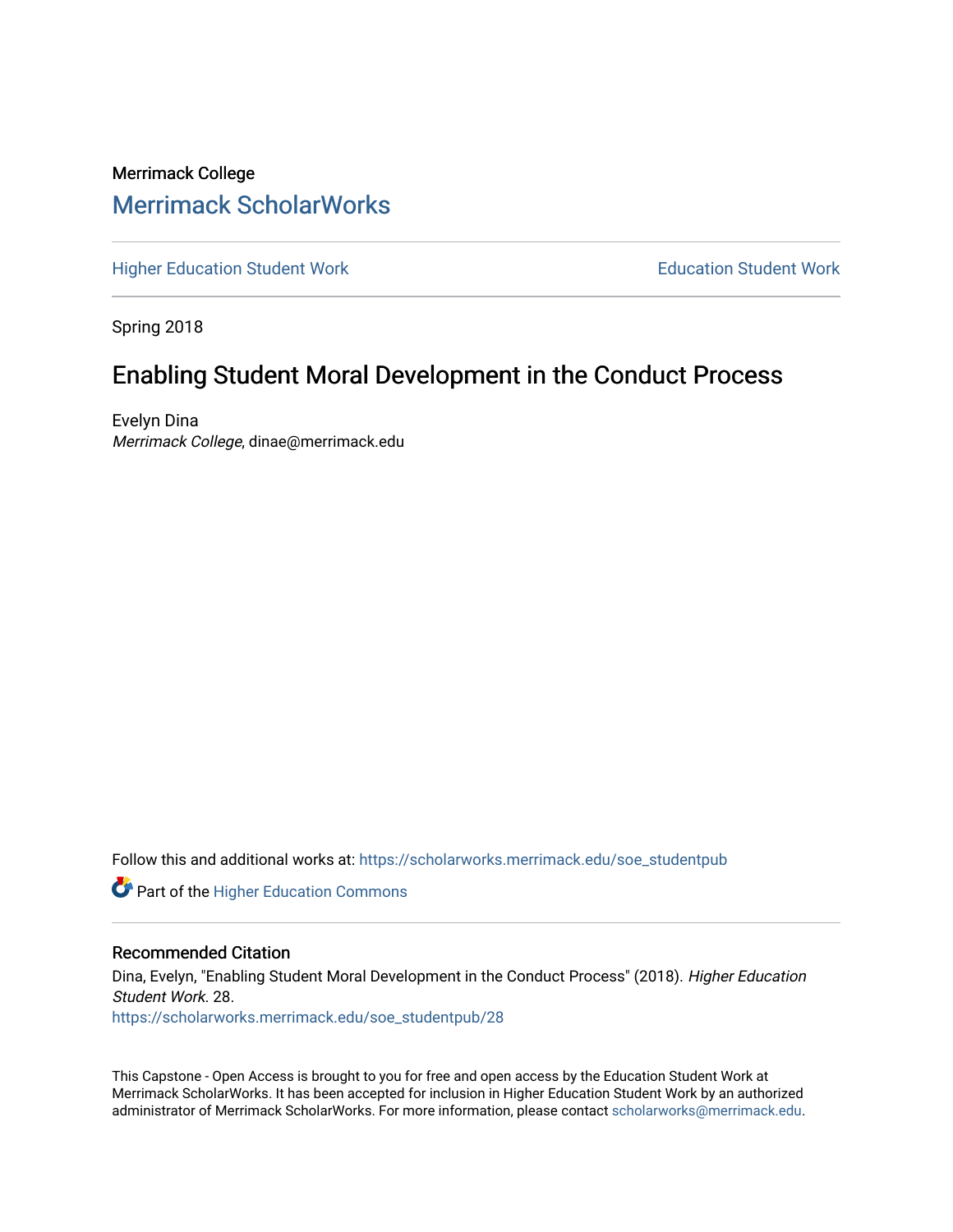# Evelyn Dina

# Enabling Student Moral Development in the Conduct Process

A capstone project submitted in partial fulfillment of the requirements for the degree Master of Education in Higher Education

At

Merrimack College

May 2018

Copyright  $@$  2018 Evelyn Dina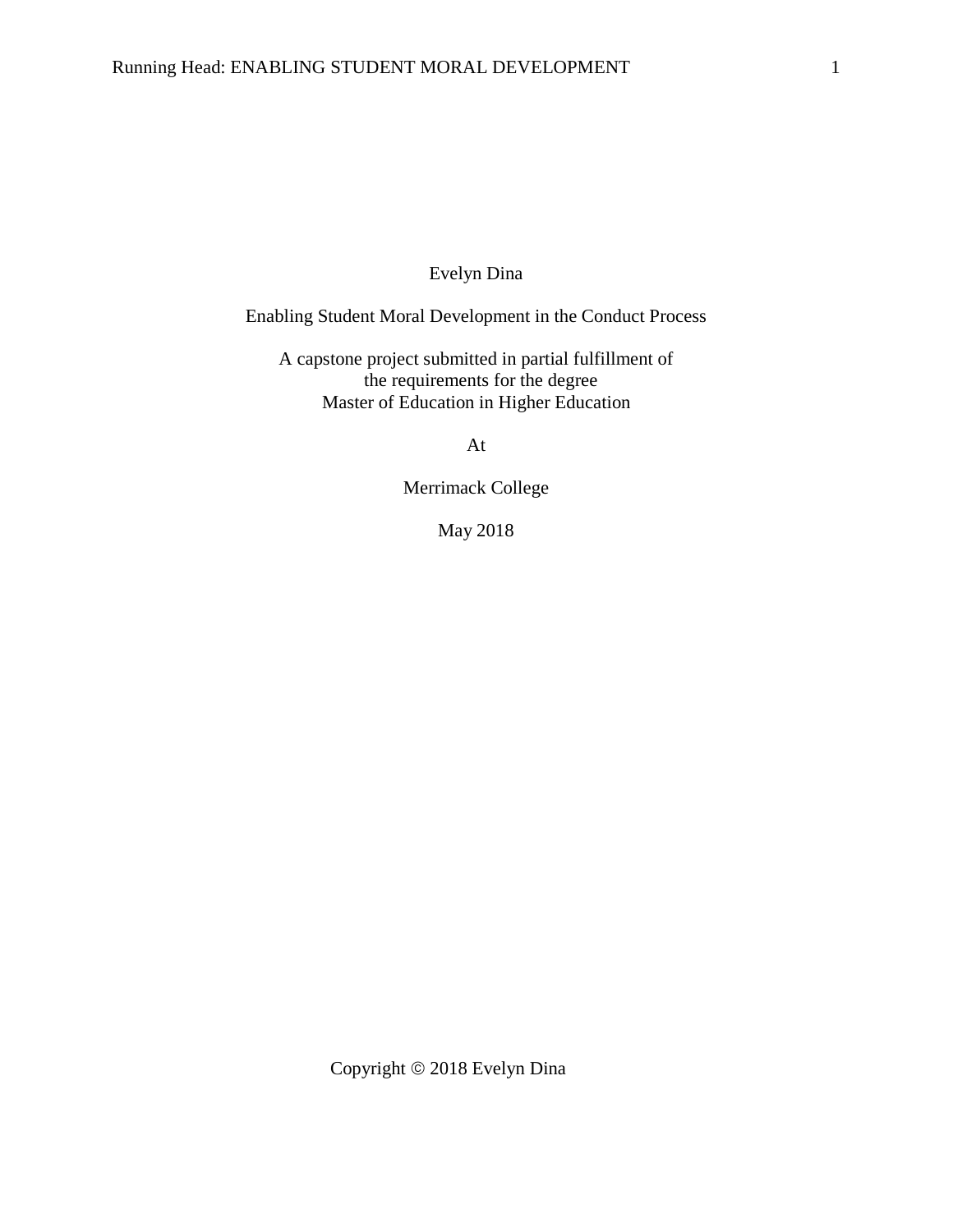# Acknowledgments

First, I would like to acknowledge my mom and dad for not only being incredibly supportive of my academic pursuits, but also for encouraging me to be a life-long learner. I love you both. To my friends, thank you for your patience and understanding throughout this journey. Lastly, to my partner, Paul, thank you for your unwavering support throughout this very long, but fast, year. I'm incredibly lucky to have you.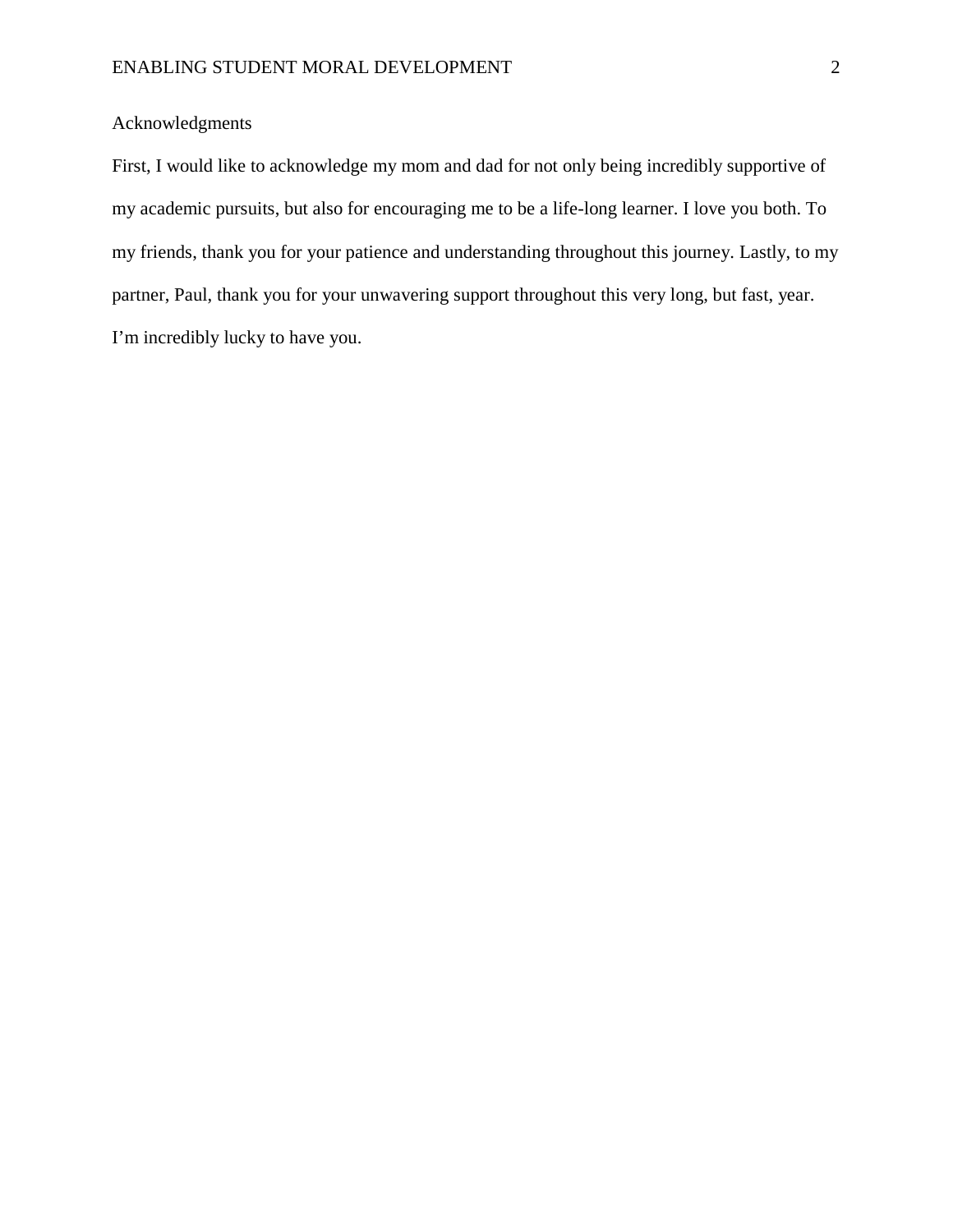## Abstract

College is not only an opportunity for students to develop various aspects of their identity, but also a time to develop their moral maturity (Mathieson, 2003). In order to further increase student moral development and the learning that takes place for students in the conduct process, institutions should strive to implement educational sanctions and restorative approaches. This project will outline the components to establishing a civic learning sanction, as well as a model for restorative-oriented administrative hearings to be utilized throughout the student conduct process at Merrimack College. Kohlberg's (1976) Theory of Moral Development provides an understanding of the stages undergraduate students may exist in their development currently; his concept of exposure to moral dilemmas sets the stage for student conduct. Within the student conduct process, the new initiatives outlined in this project will serve as a catalyst to engaging students in moral discussions and reflection so that they may reach the next stage of moral development.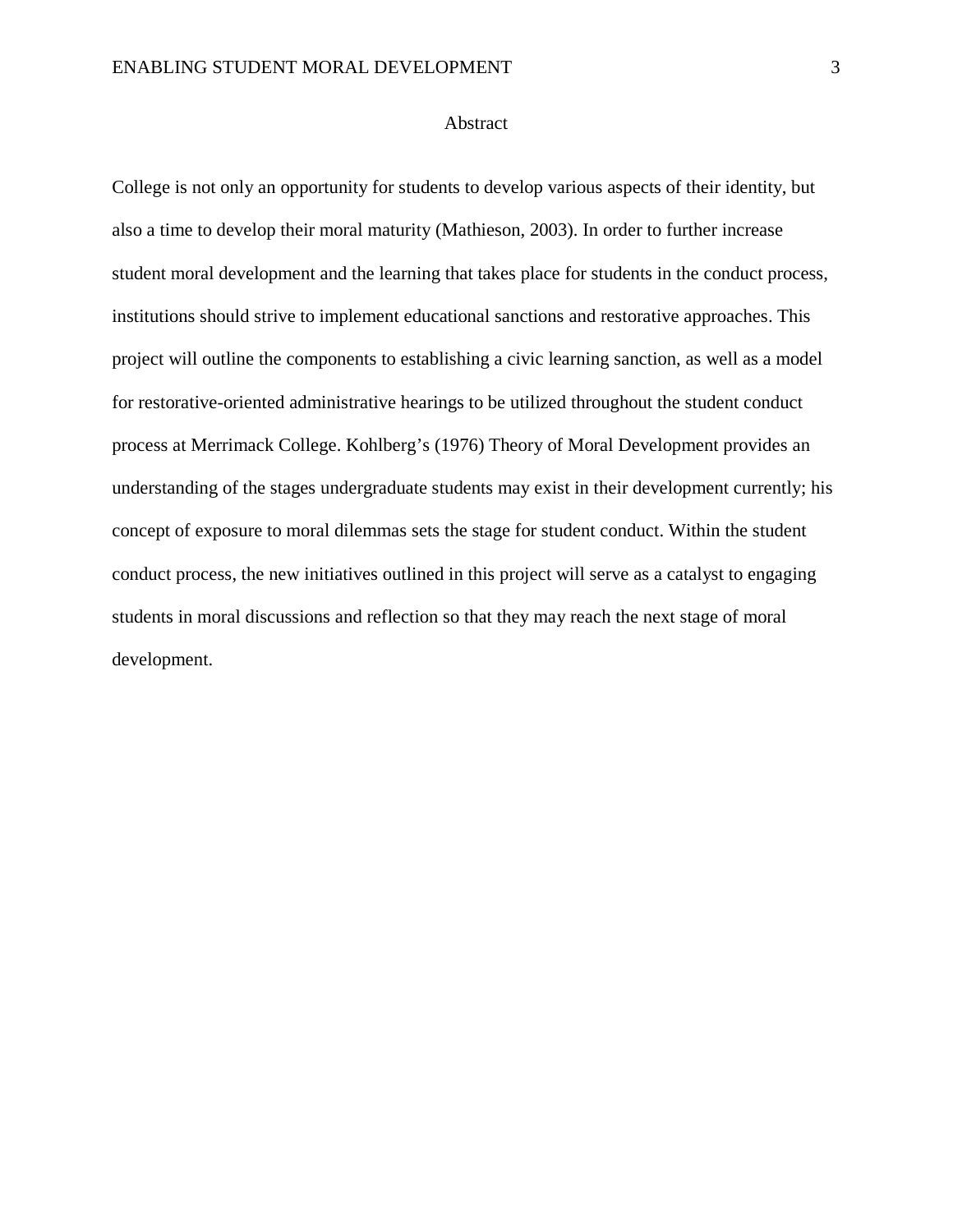# **Table of Contents**

| The Effects of Judicial Conduct Processes on Student Learning11                                            |  |
|------------------------------------------------------------------------------------------------------------|--|
|                                                                                                            |  |
|                                                                                                            |  |
|                                                                                                            |  |
|                                                                                                            |  |
|                                                                                                            |  |
|                                                                                                            |  |
|                                                                                                            |  |
| Table 1: Summer Session, June 1 - August 1, 2018.<br>Table 2: Fall Semester, August 6 - December 20, 2018. |  |
|                                                                                                            |  |
|                                                                                                            |  |
|                                                                                                            |  |
|                                                                                                            |  |
|                                                                                                            |  |
|                                                                                                            |  |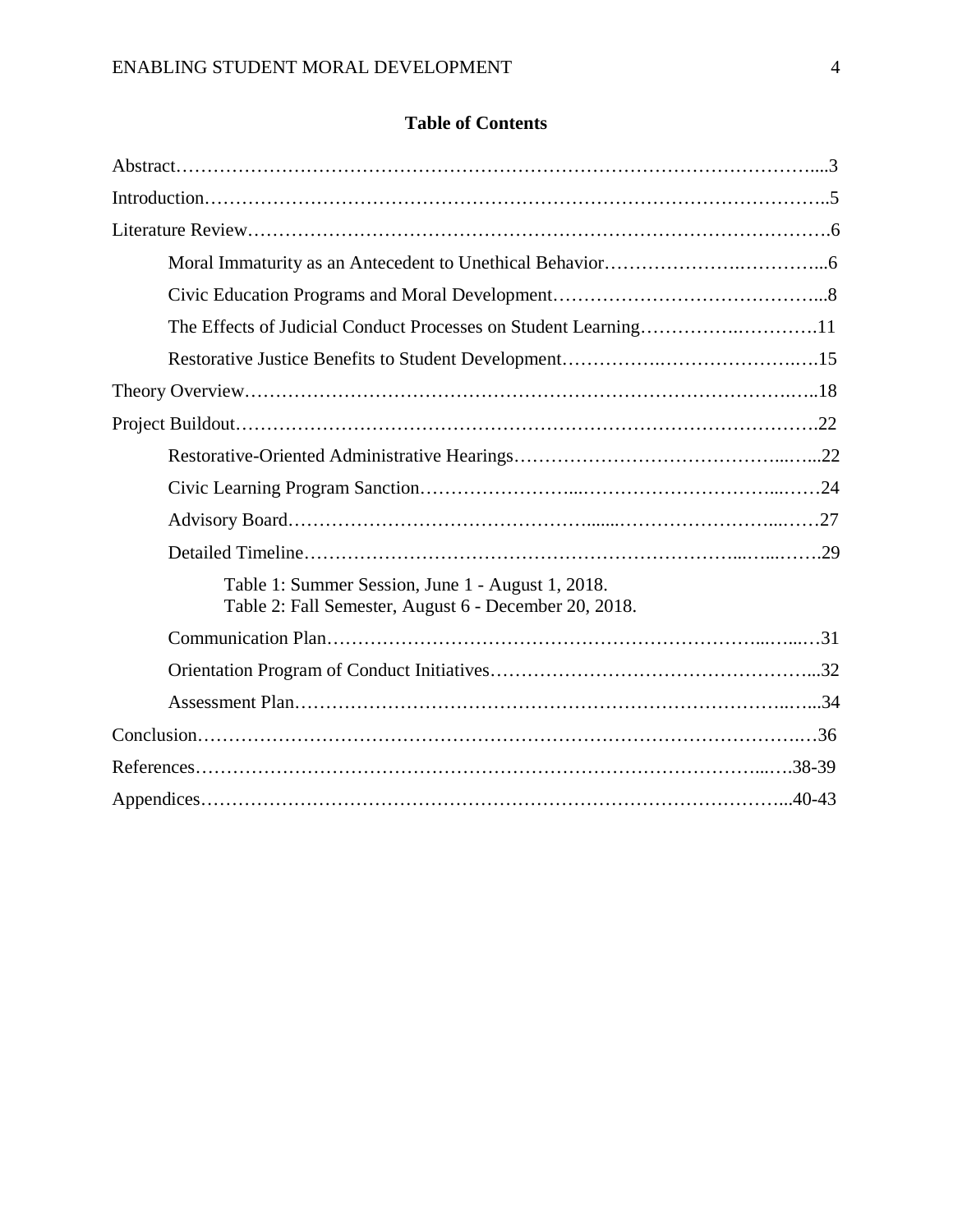# Enabling Student Moral Development in the Conduct Process

Colleges and universities within the United States have dealt with student disciplinary issues for centuries, such as violating campus alcohol policy or damaging college property (Kompalla & McCarthy, 2001). Student conduct offices within higher education serve to uphold campus community standards, find students accountable for policy violations. Though researchers have sought to explore student conduct initiatives and their impact on recidivism and retention, this paper will serve to address the need to focus on student moral development in the conduct system.

Student conduct administrators have the ability to address moral immaturity, misbehavior, and unethical decisions within student conduct systems. Through traditional conduct systems used today, administrators primarily focus on assigning punitive sanctions that lack educational opportunities (Karp & Frank, 2016). Knowing this, how can student conduct administrators enable the moral development of students through learning in the conduct process? What different approaches might be undertaken that better advance student learning and moral behavior?

In this paper, I will propose two new conduct initiatives that will seek to improve student learning and moral development through the conduct process at Merrimack College. Using Kohlberg's (1976) Theory of Moral Development, the conduct initiatives outlined in this project serve to promote the moral development of students through formal education, reflection, and civic learning. Such initiatives will lead students to better understand community values, acknowledge the impact of misbehavior, and rehabilitate student offenders so that they may feel prepared to operate independently as a responsible member of the community. The following literature review will demonstrate the concept of moral development among students, the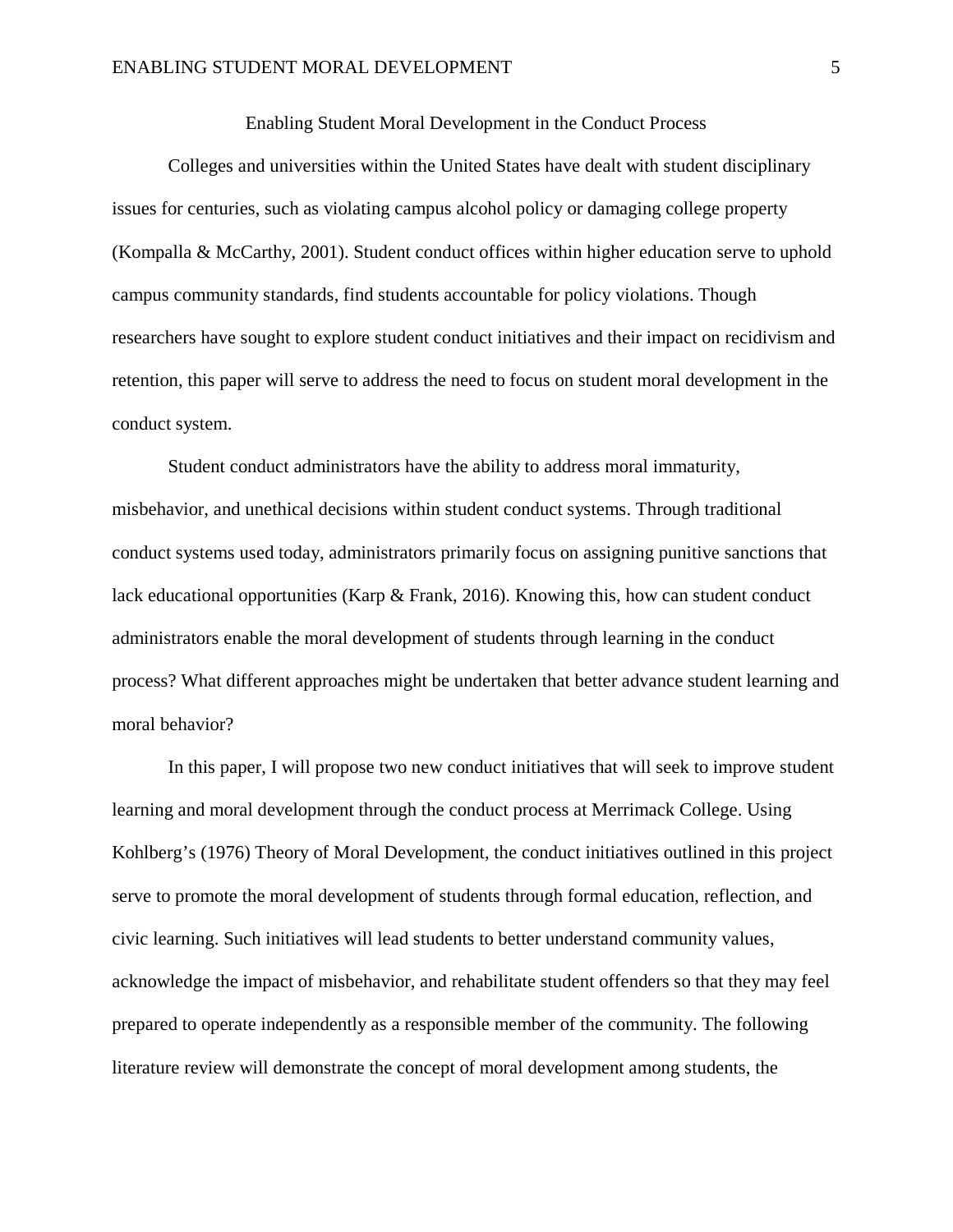disadvantages of current student conduct practices, and a rationale for this project's new initiatives.

# **Literature Review**

In an effort to better understand the moral development of students in higher education conduct processes, this literature review explores various studies that examine the components of moral development (Mathieson, 2003; Colby, 2008;), student learning outcomes (Bernacki & Jaeger, 2008; Kompalla & McCarthy, 2001; Asher, 2008), and alternative methods to judicial conduct processes (Karp & Sacks, 2014; Karp & Frank, 2016; Koss, Wilgus & Williamsen, 2014). The literature reflects the importance of developing educational practices in student conduct systems, as well as the benefits of implementing restorative justice techniques for the rehabilitation of both student offenders and victims.

## **Moral Immaturity as an Antecedent to Unethical Behavior**

Outlined in their article, Mathieson (2003) described the key components that determine "what a morally mature person is like" and more definitively answers, "what is moral maturity?" (p. 2). Mathieson (2003) sought to outline and "give structure to diverse writings" from various theorists and researchers who explored the elements of moral maturity (p. 2). The article reviewed twenty-six various sources, including theorists such as Chickering, Maslow, and Kohlberg, in addition to philosophers Adam Smith and Aristotle. Mathieson (2003) identified and outlined seven elements of moral maturity that included moral agency, harnessing cognitive ability, harnessing emotional resources, using social skill, using principles, respecting others, and developing a sense of meaning. Considering that most individuals will not reach full moral maturity within their lifetimes, Mathieson (2003) reminded readers that because student development may vary throughout college, "too much challenge can impede progress" (p. 6).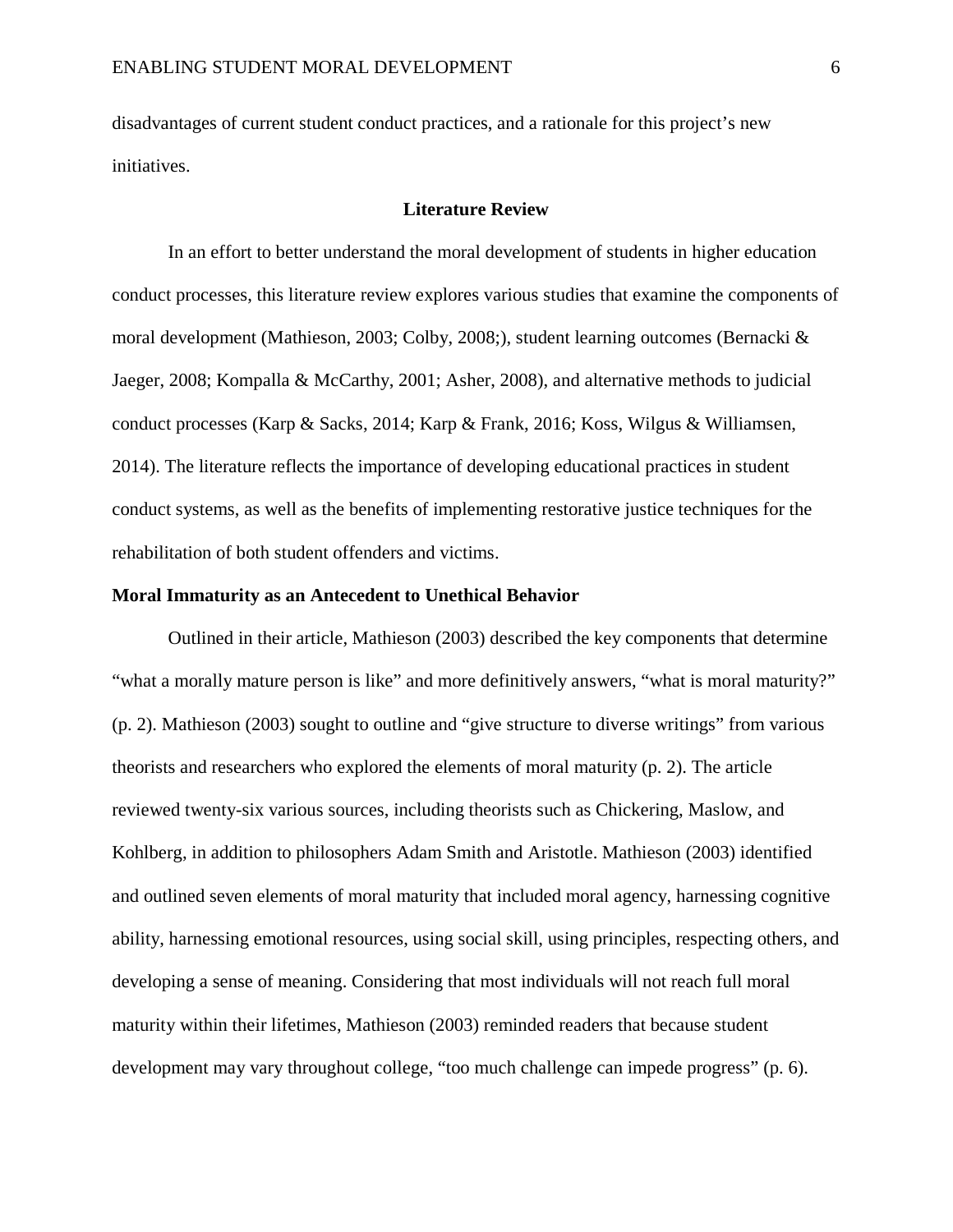## ENABLING STUDENT MORAL DEVELOPMENT 7

Mathieson (2003) recommends that program designers experiment and best utilize "wellmeaning, informed stakeholders" throughout the process of developing moral development programs, in addition to utilizing the seven elements as a reference (p. 6). These seven elements of moral maturity aim to foster campus conversations surrounding the goals of moral development programs, as well as guide program designers to establish such programs that will treat students as "travelers through life, not as objects to be transformed" (Mathieson, 2003, p. 6).

To further explore the elements of morality, Detert, Treviño and Sweitzer (2008) conducted a study to better understand how an individual's moral maturity can predict unethical behavior. Detert et. al (2008) aimed to explore antecedents and outcomes of moral disengagement, otherwise known as cognitive mechanisms that prevent the regulation of one's own morality and ultimately allows individuals to make unethical decisions more easily. Through this journey to further understand the components of moral disengagement, Detert et. al (2008) sought to answer the question, "Why do people make unethical decisions?" (p. 374). This study was carried out through a multi-wave survey of 307 undergraduate students in both the business and education colleges at a large public research university in the Northeast.

Survey one collected data pertaining to individual differences that may make moral disengagement more or less likely (Detert et. al, 2008). The set of individual differences that were identified included empathy, moral identity, locus of control, and trait cynicism, the belief that individuals will refrain from unethical behavior only when they believe they would get caught (Detert et. al, 2008). Survey two sought to measure moral disengagement among respondents. Survey three contained an Unethical Decision-Making scale to better understand the process of partaking in unethical behavior. The surveys' results found that the individual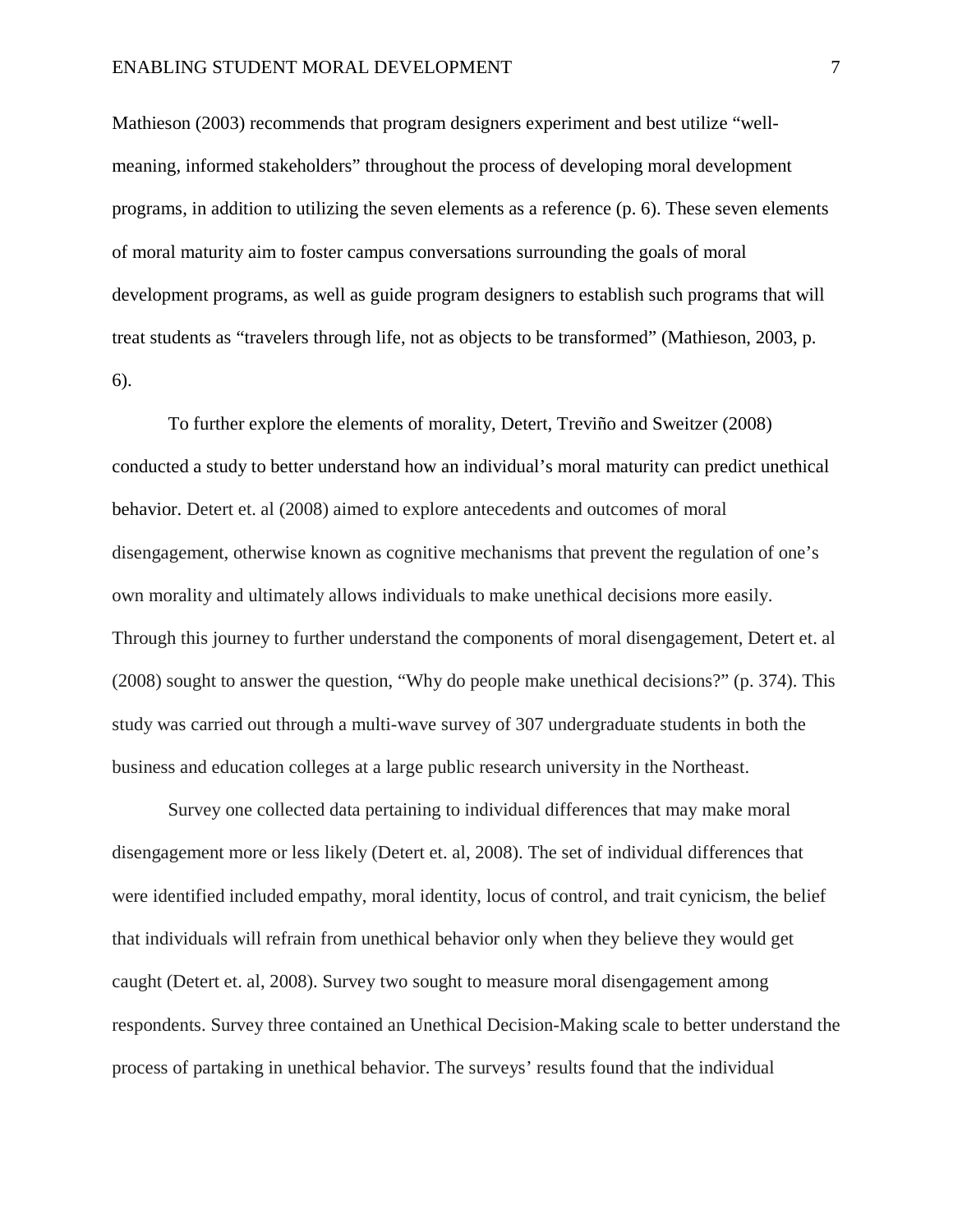## ENABLING STUDENT MORAL DEVELOPMENT 8

differences of empathy and moral identity negatively related to moral disengagement, while trait cynicism and chance locus of control, positively related to moral disengagement. The surveys' results found that the individual differences of empathy and moral identity negatively related to moral disengagement. On the other hand, trait cynicism and chance locus of control, or the idea that individuals blame fate for harmful outcomes, positively related to moral disengagement.

Other major findings confirm that moral disengagement not only predicts unethical decision making, but that it also serves as a mediator between the various individual differences and unethical decisions (Detert, Treviño & Sweitzer, 2008). Implications of these findings suggest that organizations can more easily identify individuals who are prone to moral disengagement based on these individual differences. Additionally, results from the survey suggest that the concepts of empathy and moral identity may be beneficial to incorporate in moral development programs for students. Such results may also help institutions implement training to enhance the individual differences that have a negative relationship with moral disengagement, or even help design "institution decision making systems" to address ethical issues (Detert, Treviño & Sweitzer, 2008, p. 385).

# **Civic Education Programs and Moral Development**

In an effort to explore how education may promote students' moral development, Colby (2008) aimed to describe the key dimensions of moral and civic development that are crucial to creating goals and strategies to further enhance moral and civic education in colleges and universities. Colby (2008) outlined key developmental dimensions that higher education should support in order for their undergraduates to reach their full potential of moral and civic functioning. Though students generally enter college with a basic sense of morality due to their socialization and upbringing, there are still some developmental issues that must be confronted.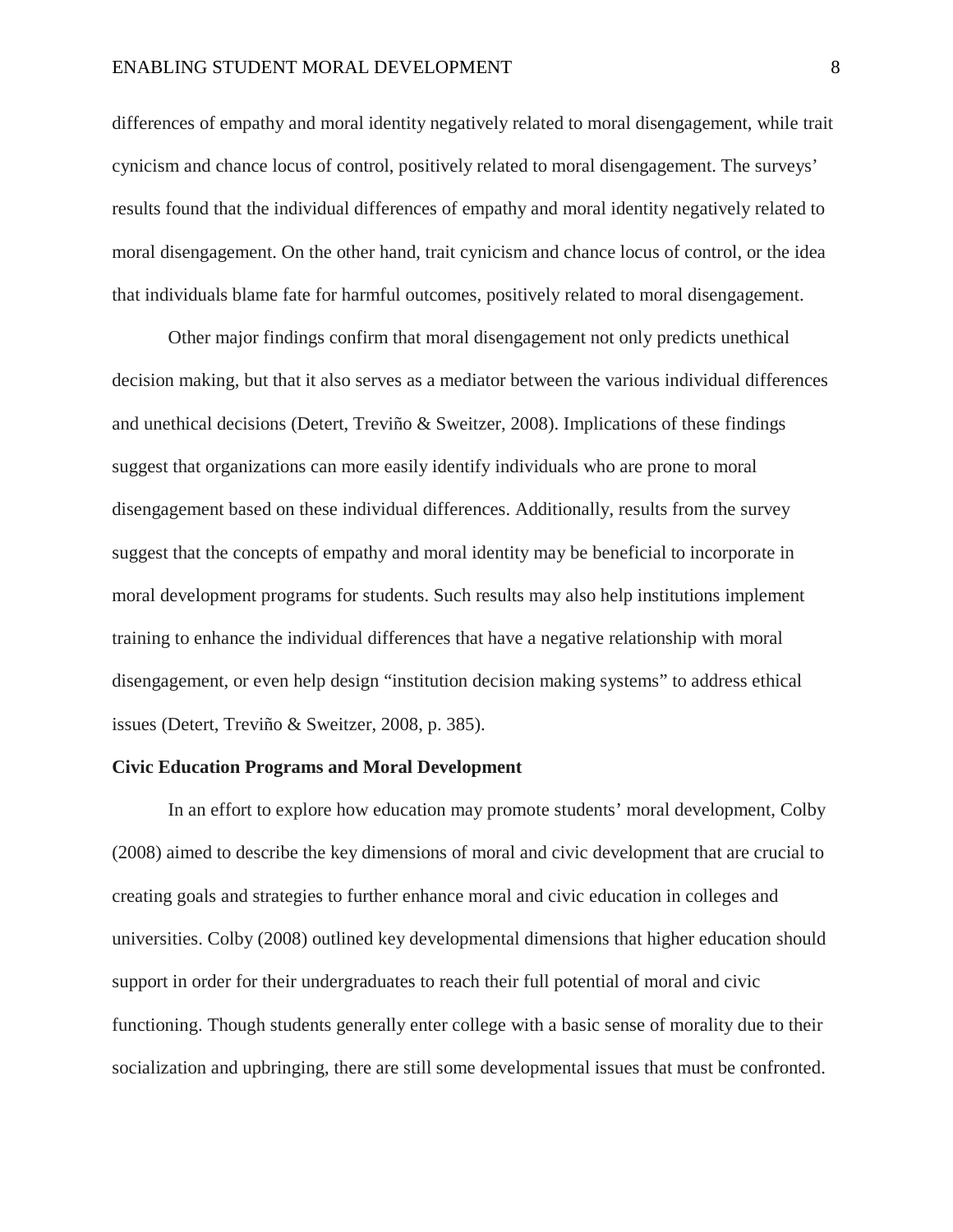Such issues include student inconsistencies with moral practices, empathy, and impartiality, a decline in civic engagement among students, and a developed sense of responsibility and accountability that may have been compromised by self-deception or limited to interactions with immediate family or friends.

Colby (2008) examined three major dimensions that are critical to the fully developed moral and civic functioning of students, as well as the strategies colleges and universities must implement to promote such development of their students. The three areas outlined are moral and civic understanding, motivation to act in morally just ways and do the right thing, and the domain of practice in which students participate in moral and political discourse. Through their analysis of the various dimensions that affect the moral and civic development of students, Colby (2008) determined that there is still a need for moral and civic education practices in order to further political participation in students after college, and promote students' moral and civic learning through co-curricular engagement. Implications of Colby's (2008) findings conclude that higher education institutions can utilize the key dimensions of moral and civic development to guide the establishment of programs, strategies, and goals of moral and civic education. Such programs and strategies that are guided by these key dimensions may ultimately remedy student inconsistencies with moral practices, increase civic engagement, and develop a more defined sense of moral responsibility and accountability.

While Colby (2008) explored the components of moral and civic development, a more empirical study conducted by Bernacki and Jaeger (2008), identified how civic education programs impacted the moral and civic development for students. In an effort to further explore the developmental impacts of Service Learning (SL) courses on students, Bernacki and Jaeger's (2008) study examined whether service learning courses increase moral development and moral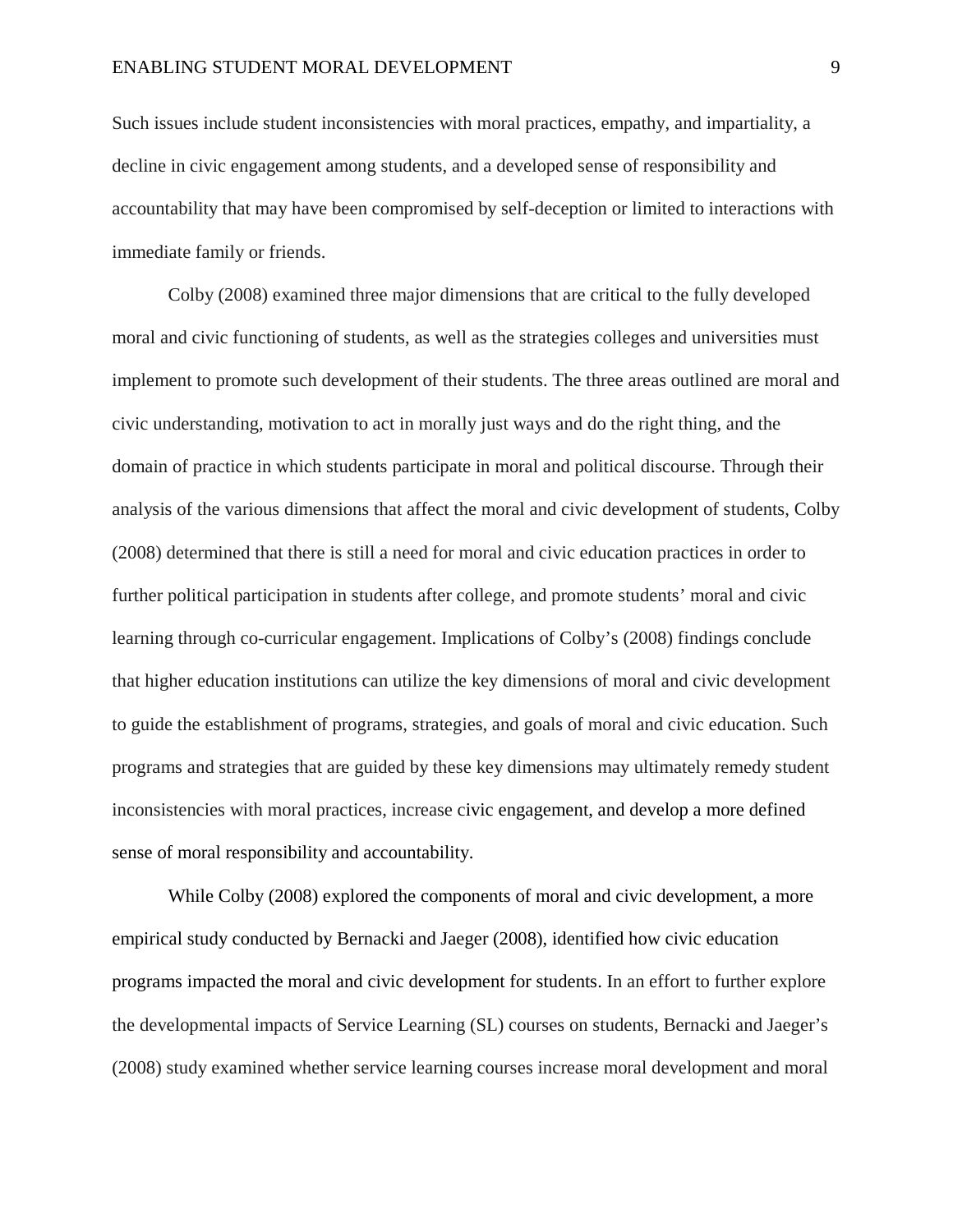#### ENABLING STUDENT MORAL DEVELOPMENT 10

orientation more than similar non-service learning courses. At a Catholic university in northeastern US, 46 students participated in the study; 25 students were enrolled in a SL course and 21 students were enrolled in a similar non-SL course. The students in the SL course were immersed in 30 hours of community service work and participated in self-reflection journals. Though students in the non-SL course explored similar themes and issues within the community, the course lacked community service hours and a reflection component to the curriculum.

Data was collected at the beginning and end of the semester through student administered surveys that utilized the Defining Issues Test, Moral Justification Scale, and Service Learning Outcome Scale. According to the results, scores on moral development and moral orientation did not change significantly for the SL students. However, SL students did self-report becoming more compassionate, having a greater understanding of and ability to solve social problems, and having a greater desire to make the world better. Though SL courses were not found to improve moral development or orientation of students in such classes, their reported changes in attitude may be considered "building blocks" for continued development of moral reasoning (p. 13). Such attitude changes in students still "suggests a restructuring of thinking," meaning there are still benefits to implementing SL coursework (p. 13). Implications of these results may also conclude that one semester may not be enough exposure to SL to affect moral development, meaning SL courses may benefit student development if they are extended throughout college or embedded in various parts of the student experience.

In contrast to the concept of students participating in community engagement to further their moral development, Lies and Mariano (2008) examined how the community itself can contribute to the moral development of its students. Lies and Mariano (2008) reflected on the infamous incident at Duke University involving Lacrosse team members and allegations of rape,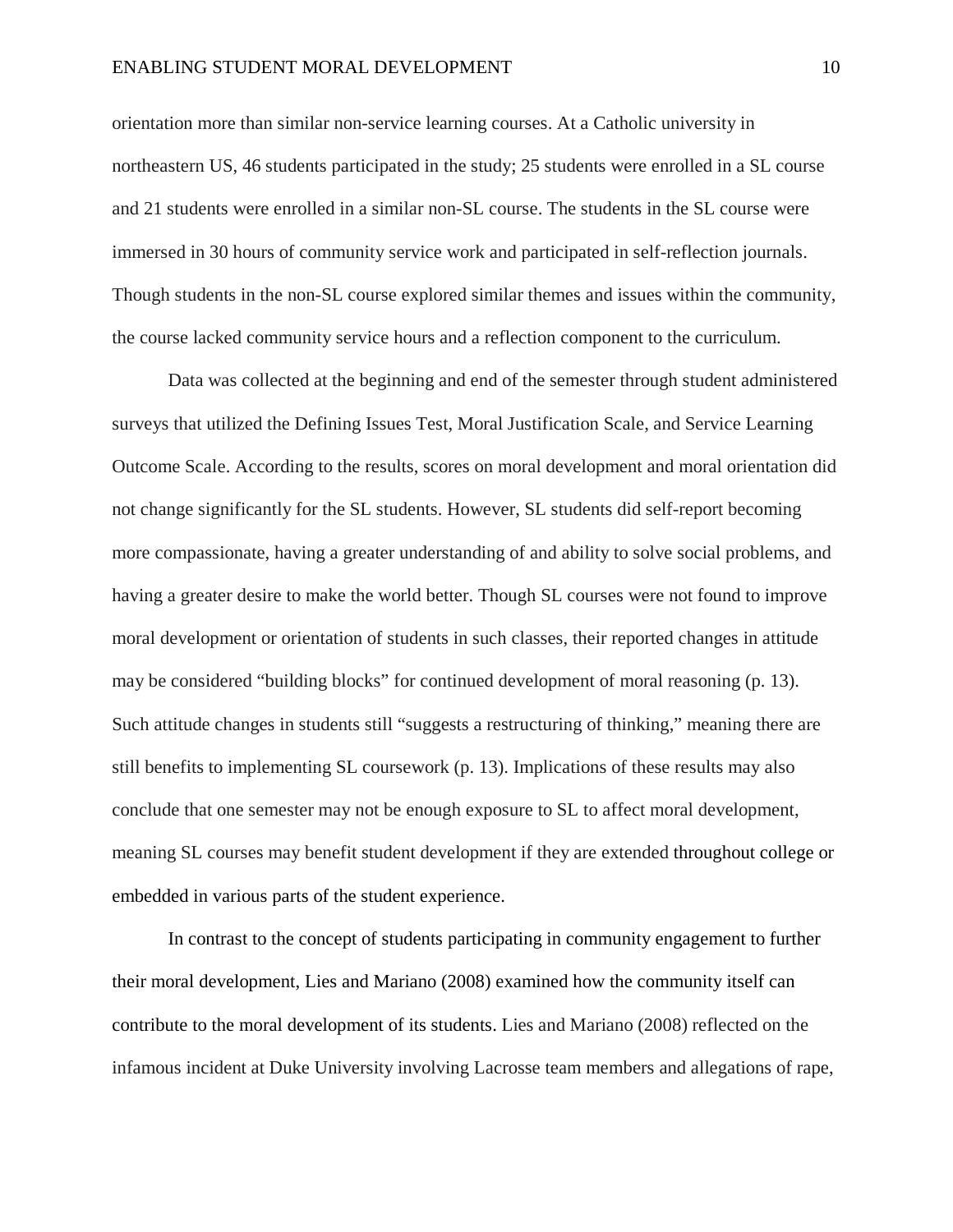particularly the community's response and its involvement in influencing the moral and character development of its students. The authors posed the question, "How can communities contribute to the moral and character development of their young people, and what are the processes by which communities can, and have been observed to, go about doing this?" (p. 522). The chapter explored more specifically, community contribution to programs and initiatives that enhance moral character and development in young people.

Lies and Mariano (2008) focused on three community initiatives that promote positive youth development. These initiatives were William Damon's (1997) Youth Charter approach, Darcia Narvaez and colleagues' Community Voices and Character Education project (Narvaez, Endicott, Bock, & Lies, 2004), and Peter Benson and colleagues' Developmental Assets Approach (Benson, 1997, 2003a, 2003b). These three initiatives identified the importance of buy-in from various members of the community in order to establish a set standard, framework, and strategy for the successful implementation of a moral development education effort for their young people. Within each approach, diverse community members sought to establish a common goal and vision for the community at large through collaborative discussions about community values.

In sum, the implications of these initiatives will help serve as models for involving the community and its constituents throughout the process of developing and implementing moral education programs for its students. These findings also indicate that program development is an important component to the success of moral education initiatives, as they are too frequently begun by implementation without deep consideration for its structure. Lastly, while it may be difficult to include all of the various constituencies in the process of creating moral development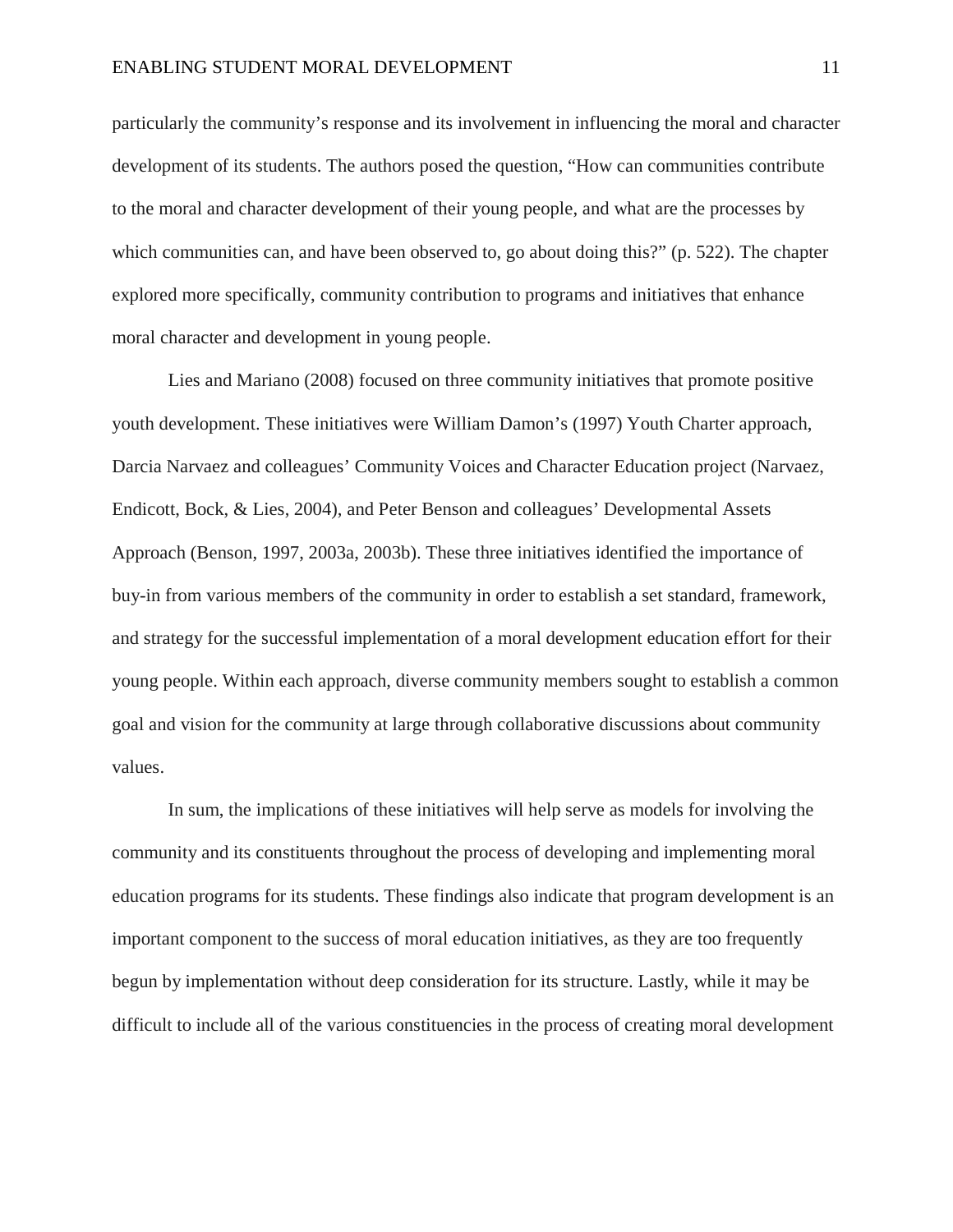programs, their inclusion is ultimately effective and impactful for the implementation of such initiatives.

# **The Effects of Judicial Conduct Processes on Student Learning**

In addition to understanding the ways that moral development is implicated in conduct processes, it is important to identify what methods work best to decrease student misbehavior. In an effort to better understand the relationship between judicial sanctions and recidivism and retention among college students in the student conduct process, Kompalla and McCarthy (2001) questioned what the student outcomes were pertaining to recidivism and retention rates for those assigned either active or passive sanctions in the student conduct process. Active judicial sanctions included the assignment to an educational non-credit class, community service, and writing a reflective or educational paper. Passive judicial sanctions included a warning, disciplinary probation, and deferred suspension.

The study was conducted at a private institution with 11,400 undergraduate students and 2,150 graduate students. Four samples of students were examined from the student conduct database who were involved in misconduct during the 1997-1998 academic year. Student records were selected from all students in the student conduct database that completed their assigned sanction. Results from the study determined that overall recidivism rates were the same for students assigned both active and passive sanctions. Additionally, overall retention rates for students assigned to active sanctions were not higher than those assigned to passive sanctions. Implications of these findings may serve as a guide for higher education institutions to reevaluate the structure of their judicial sanctioning process. Institutions may find better results in combining active and passive sanctions in order to deter repeat violations. Institutions should also look to establish and explore new types of "active" sanctions, as the results show sanctions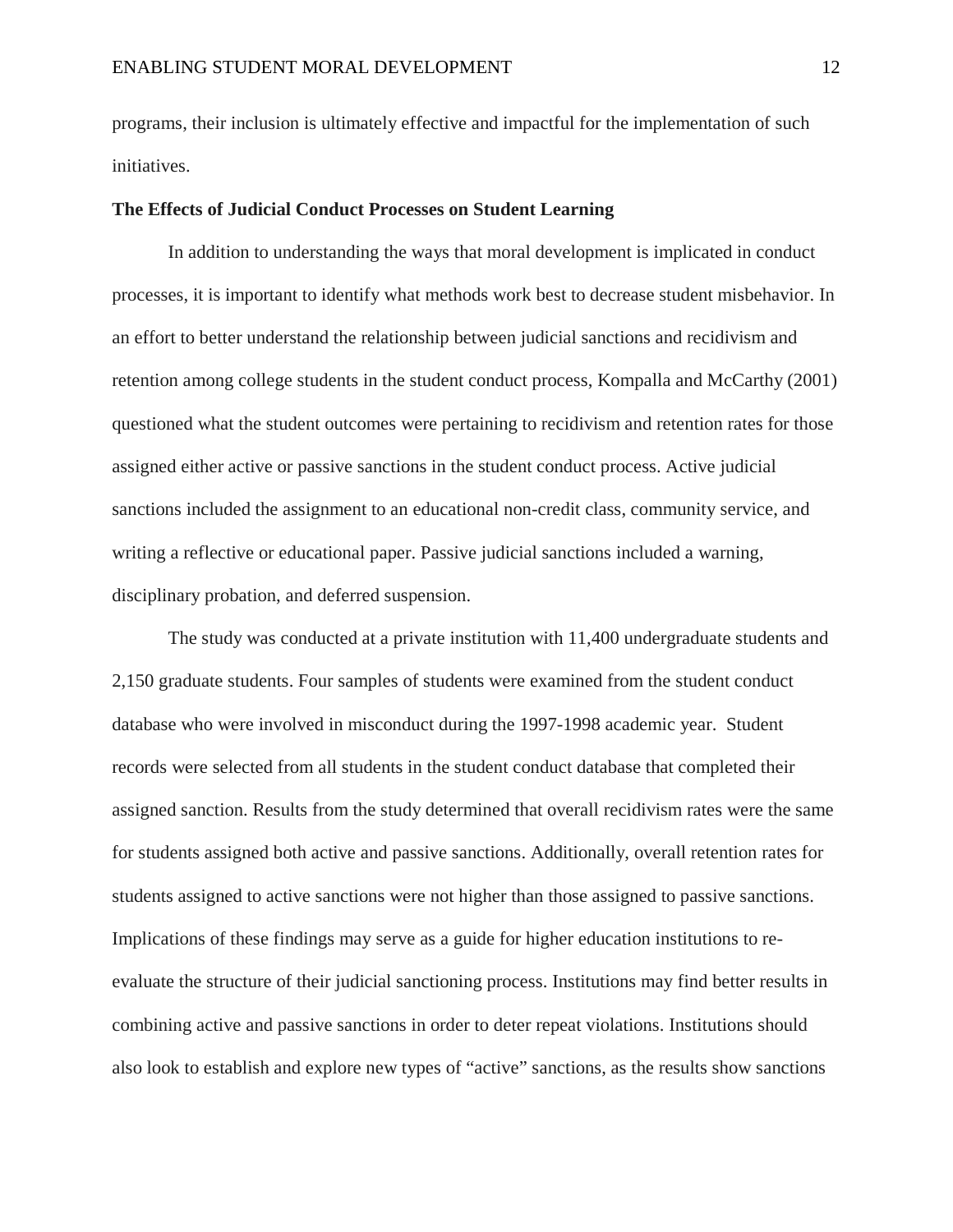## ENABLING STUDENT MORAL DEVELOPMENT 13

that are being considered active are not improving recidivism and retention rates. Additionally, student conduct offices can determine whether or not their judicial sanctions may accidentally not be addressing student misconduct in general, but instead may be focusing too much on specific conduct violations. Ultimately, institutions may be also avoiding the root issues of why students are violating campus policy that may include a lack of empathy or understanding of community values.

To further explore the educational outcomes of students assigned active sanctions in the conduct process, Asher (2008) sought to identify both recidivism rates and perceived learning of such students. Asher (2008) studied the recidivism rates associated with four types of education sanctions, including non-credit educational classes, community service, self-service education experiences, and reflection papers. Their research questions included, "[...] how do recidivism rates compare among students who previously completed each type of educational sanction," and "How do students' perceptions of learning differ by assigned educational sanction?" (p. 39). In order to answer these questions, the study utilized both recidivism data collected from an institution's student conduct system and a survey that was distributed to collect student opinions on the perceived effectiveness of their assigned sanctions. There were 192 resident students that violated the alcohol policy and were assigned sanctions during the spring semester of 2007. Out of the 192 residents, 112 responded to the survey that asked about their sanction assignment, frequency in violating the alcohol policy, and perceptions of their assigned sanctions.

The examined data revealed that recidivism data presented an overall repeat alcohol violation rate of 5.5% over the academic year, but the institution's non-credit educational program for repeat violators displayed a 0% recidivism rate. The study, by examining student perceptions and new information learned, was able to determine that the majority of sanctions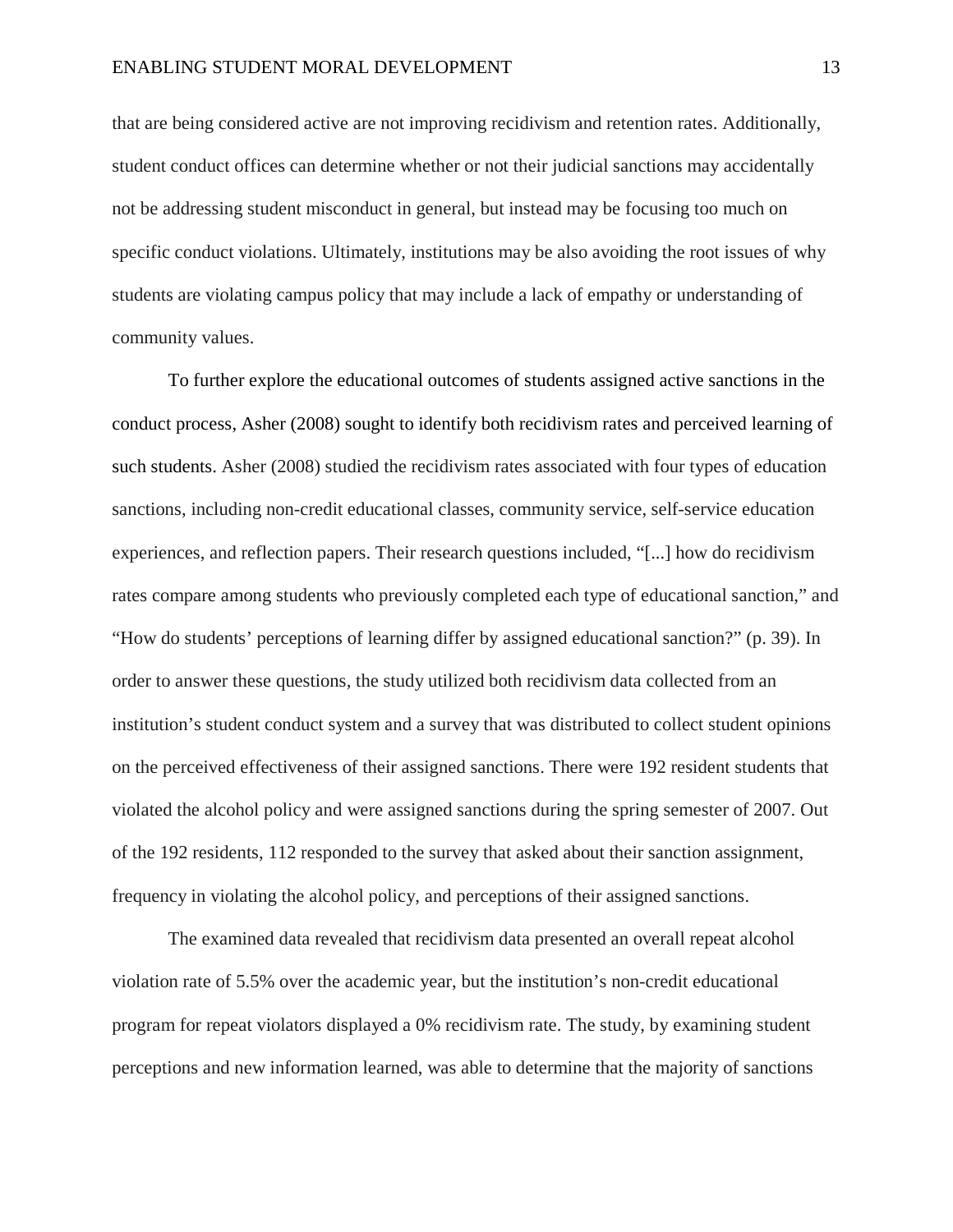had an educational impact on students. Implications for these findings suggest that some sanction assignments may be more effective on students based on them being a first offender or repeat violator, as results supported the use of non-credit educational programs, reflection papers, and community service for first time violators. Sanction assignments such as a counselling referral and non-credit educational program, that included personalized feedback and motivational interviewing, were more effective for repeat violators. Professionals in student conduct administration may also find these results helpful to restructure existing educational programs to reflect this institution's PEAR model, better known as the Personal Education, Assistance, and Referral program. This non-credit educational class may be useful in improving recidivism rates for low-level policy violations that involve alcohol.

Taking an alternative perspective to examining the relationship between student learning outcomes and the conduct process, Stimpson and Janosik (2011) studied the relationship between student characteristics and conduct systems. To further understand college student learning outcomes as a result of students participating in a student conduct system, Stimpson and Janosik (2011) asked the question, "What student characteristics are related to student learning in the conduct system?" (pg. 20). The study was conducted by utilizing the 2007-2008 administration of the Student Conduct Adjudication Processes Questionnaire (SCAPQ) that gauged the effectiveness and learning outcomes of student conduct systems. The questionnaire asked students to rate the degree in which the student conduct process resulted in learning areas such as the understanding of consequences of misbehavior, expectations of student behavior, if students have learned skills to prevent violating policy in the future, and if they were less likely to violate policy in the future. Participants in the study included students from five different institutions in the Southeast, resulting in 510 respondents. Stimpson and Janosik (2011) were able to conclude,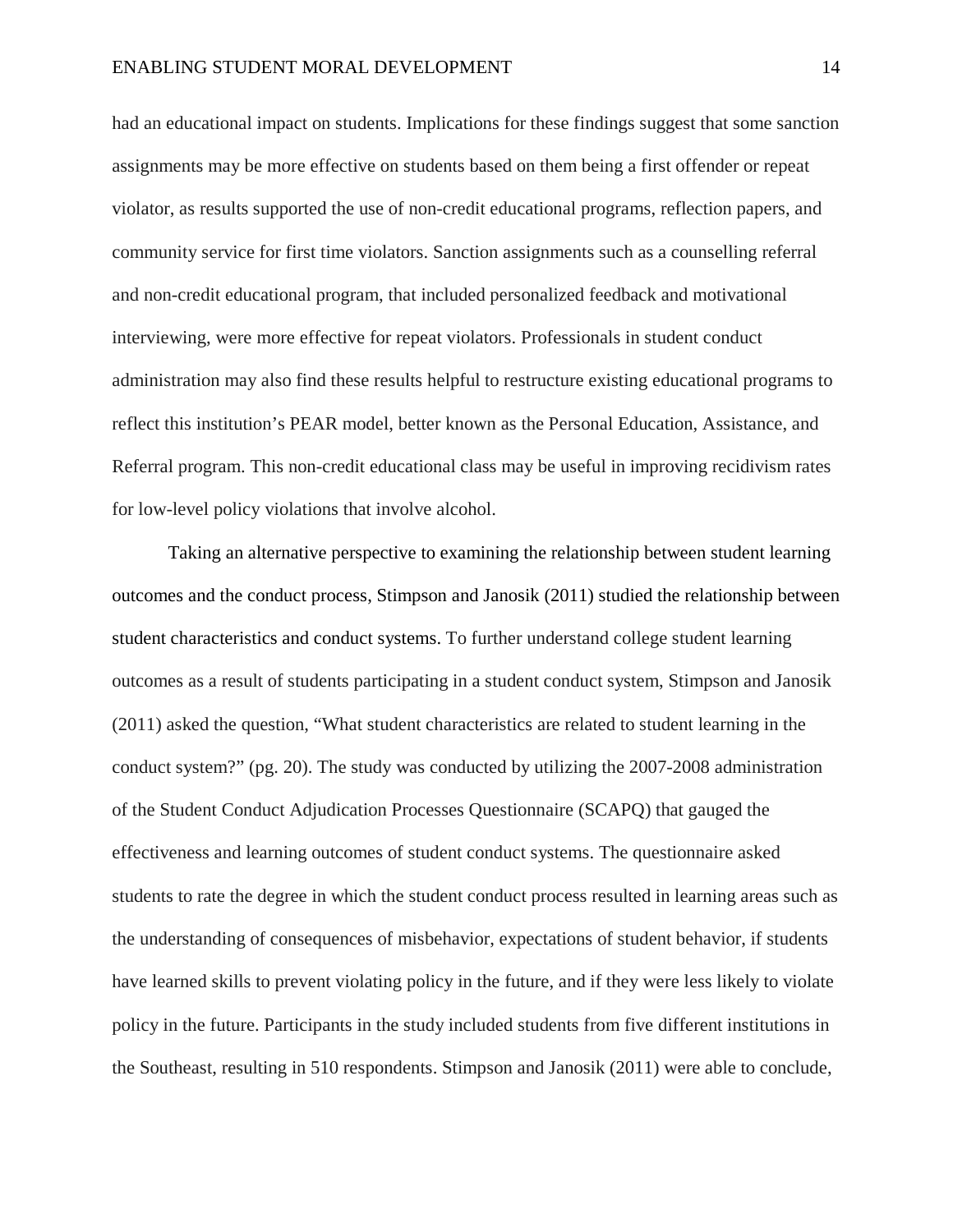based on the aforementioned variables, that learning that occurs through the conduct system does in fact vary based on student characteristics.

Though there were no significant correlations pertaining to the characteristics of age, credit hours, and cumulative GPA, the more significant findings pertained to gender. Results found that men were less likely to report increased learning of understanding the consequences of their behavior and less likely to report increased learning pertaining to the likelihood of not violating university policy in the future than women were. Implications of these findings include a better understanding of what characteristics influence student learning outcomes within a student conduct process, which is especially helpful when developing new educational sanctions, programs, and services that aim to increase student learning and moral development. As a result of this study, student conduct administrators should focus new efforts on developing men's awareness of their future behavior and the consequences of that behavior.

#### **Restorative Justice Benefits to Student Development**

Though traditional conduct processes can be modified to improve recidivism and student learning, restorative justice offers an alternative approach to student conduct. Restorative justice is "a collaborative decision-making process that includes victims, offenders, and others seeking to hold offenders accountable" by having them accept and acknowledge responsibility and repair harm caused to victims and the community (Karp & Sacks, 2014, p. 156). A study conducted by Karp and Sacks (2014) sought to compare learning outcomes in model code conduct practices (or traditional conduct hearings) with restorative justice practices. Restorative justice practices include identifying harm, repairing harm, rehabilitating offenders, and empowering victims. Through the data collection effort known as the STudent Accountability and Restorative Research (STARR) project, Karp and Sacks (2014) obtained information about conduct cases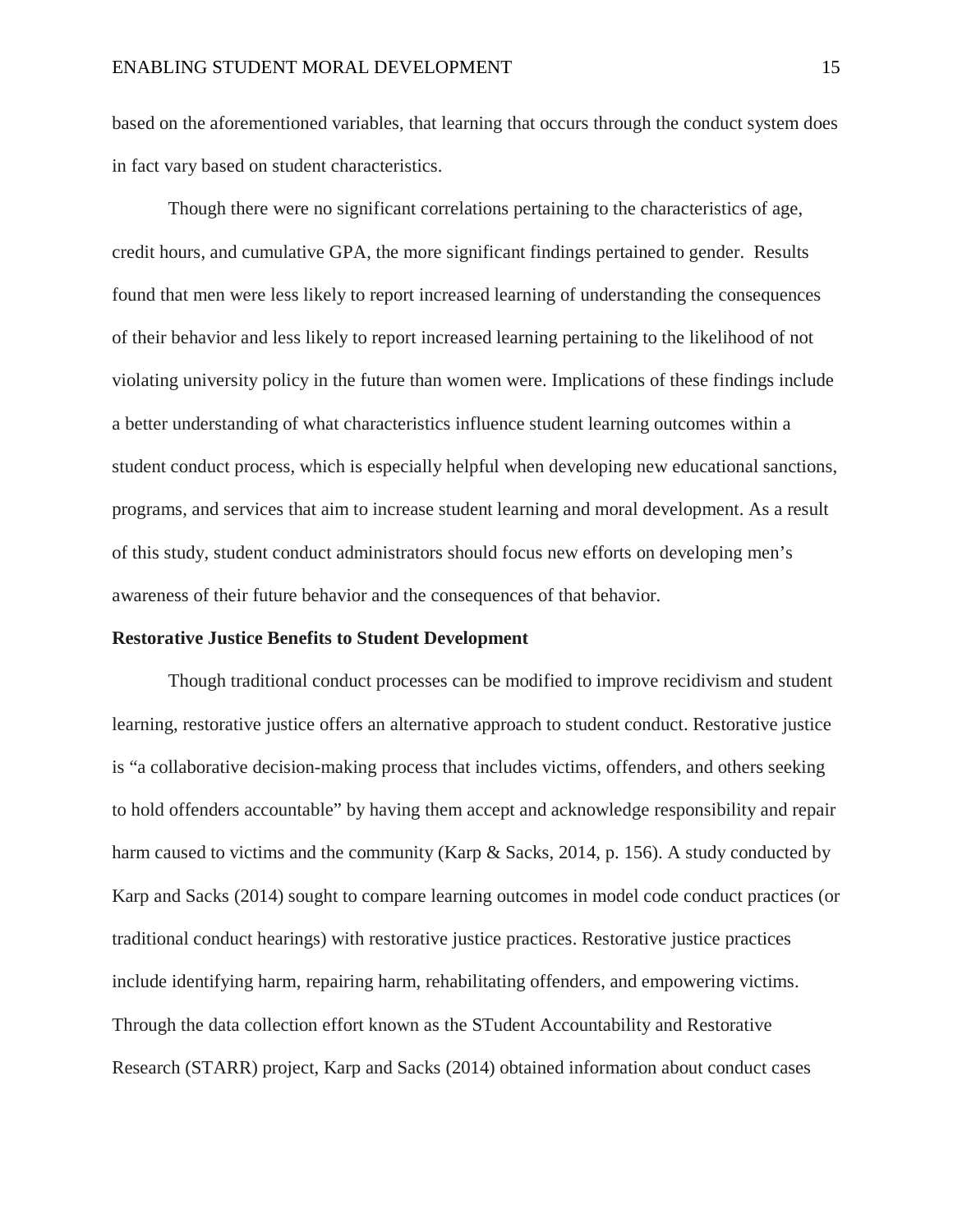that varied by type of violation, type of conduct process, and type of institution. The STARR project examined 18 college and universities across the United States and analyzed 659 student conduct cases. Data was collected through the use of two surveys that were administered to student offenders, conduct officers, and other participants in the conduct processes throughout the study. The survey administered to student offenders analyzed six dimensions of student development that included just community/self-authorship, active accountability, interpersonal competence, social ties to the institution, procedural fairness, and closure.

The study found that the single most influential factor of student learning was the type of conduct process that was used, with restorative justice practices having greater impact on student learning than model code hearings. Implications of these findings suggest that student conduct administrators must keep an "open mind to creative educational strategies" in order to not only hold students accountable, but to include student offender input throughout the conduct process (p. 154). If conduct officers and administrators are committed to using these best practices, this study suggests that the implementation of restorative justice practices may be beneficial for the student development in the conduct system. Ultimately, a restorative approach is one way to achieve learning outcomes in conjunction with the model code practices, where restorative justice practices are utilized by focusing on sanctions that "repair harm and rebuilt trust," but do not necessarily need to include harmed parties in the decision-making process (p. 170).

While research has been conducted to explore the positive impacts restorative justice processes have on student learning, Karp and Frank (2016) sought to explore its impacts on the reintegration of student offenders after the process. The study reflected on Dalhousie University's chosen response to students perpetrating gendered violence through utilizing the restorative justice process. Karp and Frank (2016) not only explored how the restorative justice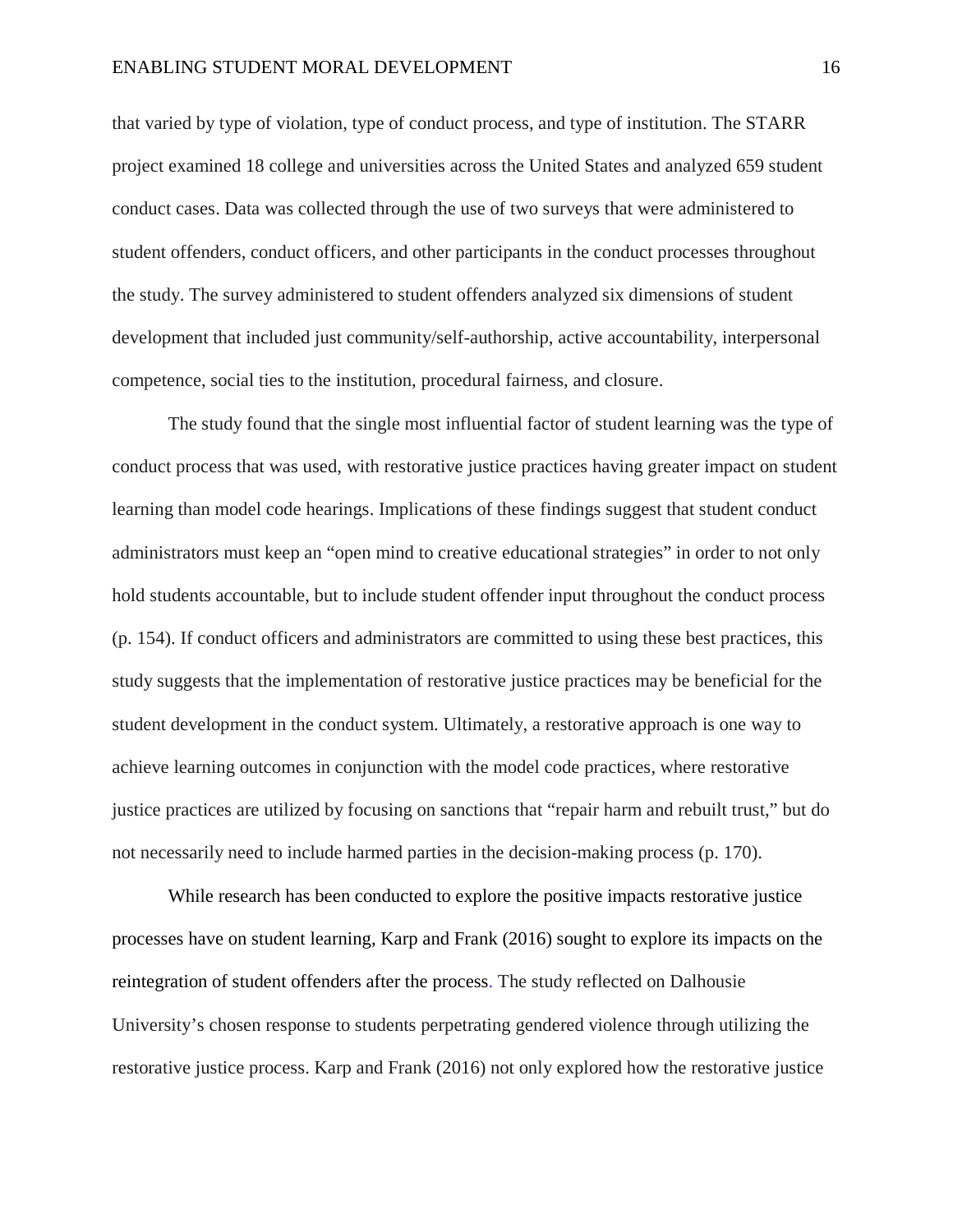approach can be implemented on a college campus, but also the ways in which the process can express moral disapproval of offenders, and still provide support for their reintegration and rehabilitation. The article outlines three different approaches to campus discipline including punitive, rehabilitative, and restorative. The restorative model, according to Karp and Frank (2016), serves as a compromise to the punitive justice and rehabilitation methods that both negatively impacts recidivism through isolating offenders, and fails to clearly express moral disapproval of the offending behavior. The restorative model's primary concern is about the harm, and ways in which an institution can problem solve with students regarding the reparation and reintegration of offenders.

Through the exploration of the STARR Project findings, various restorative models, and reparative and reintegrative sanction types, Karp and Frank (2016) argued that, "restorative justice offers a response at both the individual and community level that meets the needs of community accountability while avoiding the counterproductive labeling and outcasting of offenders" (p. 142). Karp and Frank's (2016) dialogue provides policy-changing implications, as their article includes examples and guidelines for college conduct offices to create and implement restorative justice models and reparative and reintegrative sanctions that align with the broad goals of liberal learning. These components, as well as an outline of steps necessary for a successful restorative process, can serve both as models and guidelines for institutions looking to restructure both their conduct processes and sanctions to ultimately improve student development.

Similar to defining the impacts of the restorative justice model on student learning processes, Koss et al. (2014) focused on the approach's impact on student development through sexual misconduct cases. In this article, Koss et al. (2014) outlined how restorative justice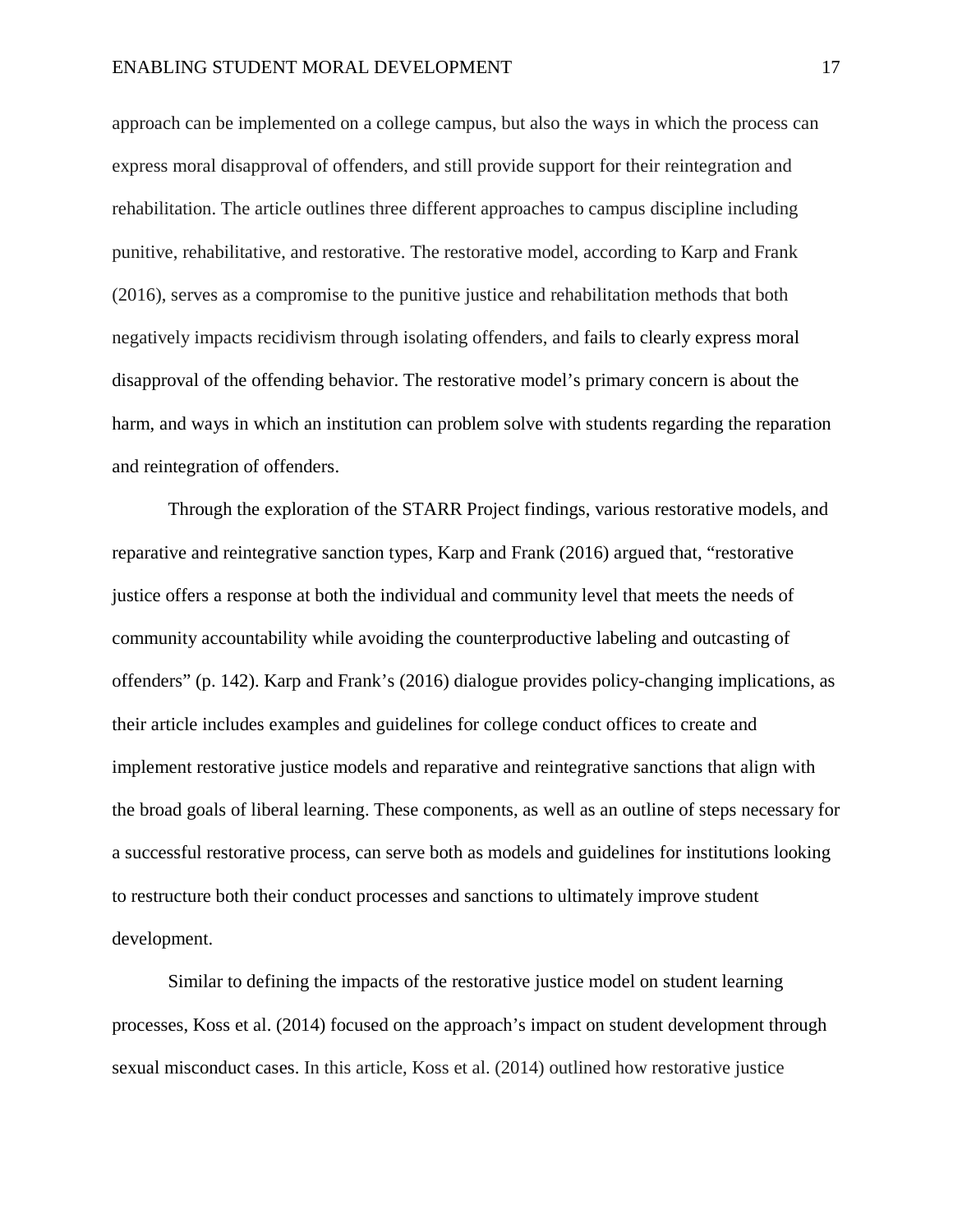techniques may enhance traditional student conduct processes for sexual misconduct on college campuses, while complying with the Dear Colleague Letter (DCL). They suggested that a criminal justice approach is not the only appropriate method for sexual misconduct cases as it does not align with the developmental goals and practices of student conduct in higher education institutions. Their research outlined the integration of restorative justice responses into traditional student conduct processes for cases involving sexual misconduct with students. While the DCL outlines similar outcomes and goals to restorative justice processes, it does not provide clear guidance for the use of restorative processes in sexual misconduct cases. In an effort to best support the use of restorative practices, Koss et. al (2014) distinguished between mediation and restorative justice, explored the quasi-criminal justice approach the DCL suggests, and defined the DCL guidelines to further clarify how sexual misconduct cases must be regulated.

In an attempt to successfully propose restorative justice efforts in alignment with DCL regulations for student sexual misconduct, Koss et. al (2014) outlined restorative responses through various action steps. The outline includes the routing stage, review stage, and repair stage, in which higher education institutions may implement a restorative response with an understanding of compliance with law. Such a framework has implications for higher education institutions to implement restorative justice practices that enhance compliance with the DCL, to prompt campus dialogue, and to determine instances when restorative justice alternatives to traditional processes are appropriate. Because traditional resolution processes "were not designed to meet victim's needs or achieve goals other than punishment," these outlined action steps can serve as a framework for institutions to not only comply to federal law, but also meet the needs of the conduct system's developmental goals (p. 254).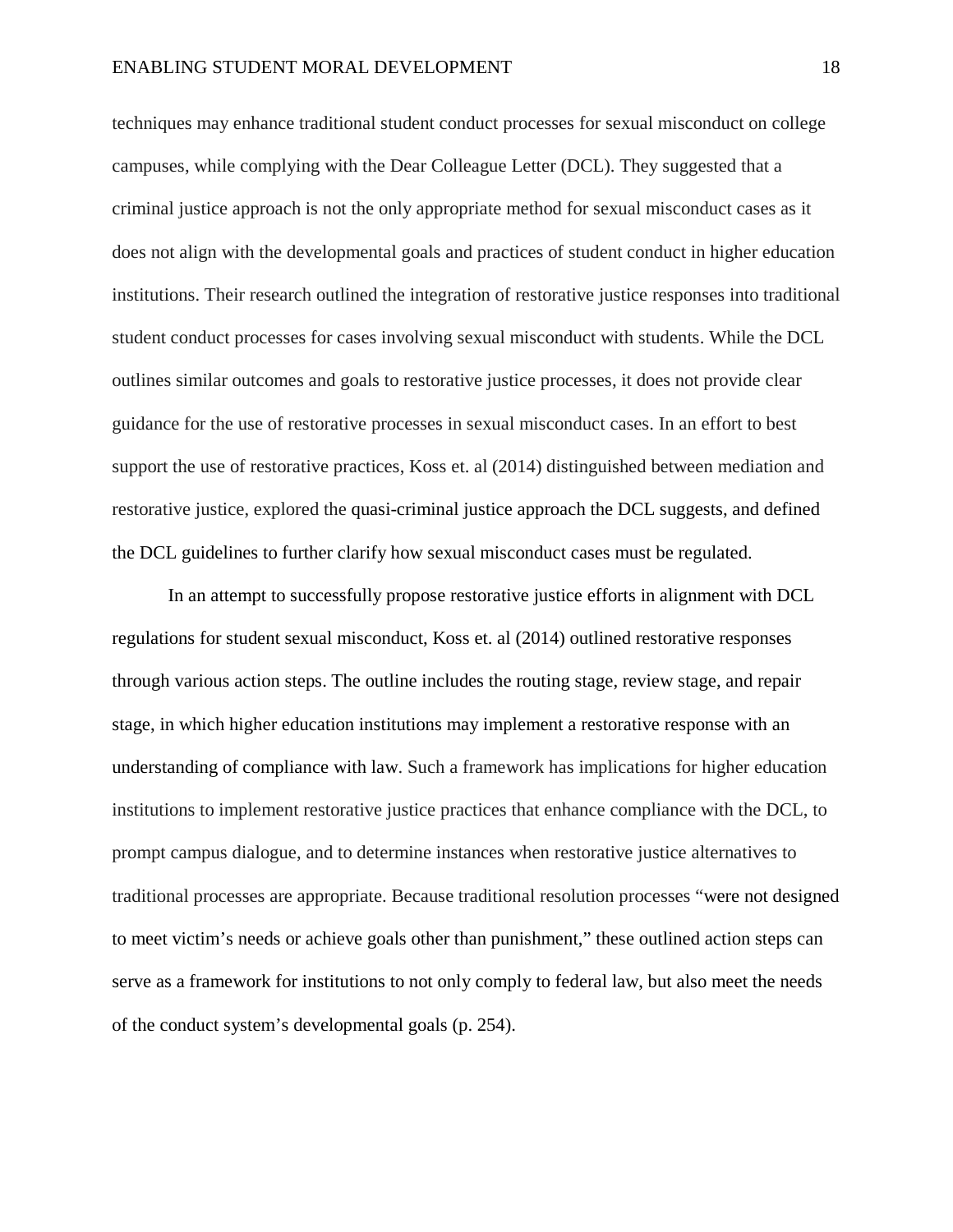As described in this literature review, there is a need for moral and civic education practices in student conduct, as students continue to wrestle with developmental issues (Colby, 2008). Though judicial student conduct processes may produce skewed results (Asher, 2008; Kompalla & McCarthy, 2001), student characteristics can serve as a predictor in the reported variability of learning (Stimpson & Janosik, 2011). Research also suggests that alternative methods to judicial conduct processes, such as restorative justice practices, serve as a compromise to traditional conduct models and have a greater impact on student learning (Karp & Frank, 2016; Karp & Sacks, 2014). The collective literature provides important knowledge for this project's objective, which seeks to improve the moral development of students involved in student conduct systems.

#### **Theory Overview**

Kohlberg's (1976) Theory of Moral Development sought to explore the phenomena that is an individual's moral development that occurs throughout one's lifetime. Modeled after Piaget's theory of moral judgement for children (1932), Kohlberg (1976) wanted to better understand how individuals, beginning in early adulthood, make moral judgements and focused on this process more so than the decision or outcome (Patton, Renn, Guido & Quaye, 2016). Kohlberg specifically focused on the process of how individuals make moral judgements throughout their lives (Patton et al., 2016).

His theory described the ways that moral development happens through a series of six stages, separated into three levels. The three levels of morality include the Pre-conventional Level, the Conventional Level, and the Post-Conventional Level. Within the Pre-conventional Level, Kohlberg (1976) identified Stage 1, heteronomous morality stage, and Stage 2, the instrumental morality stage (Patton et al., 2016). These two stages sequence at the very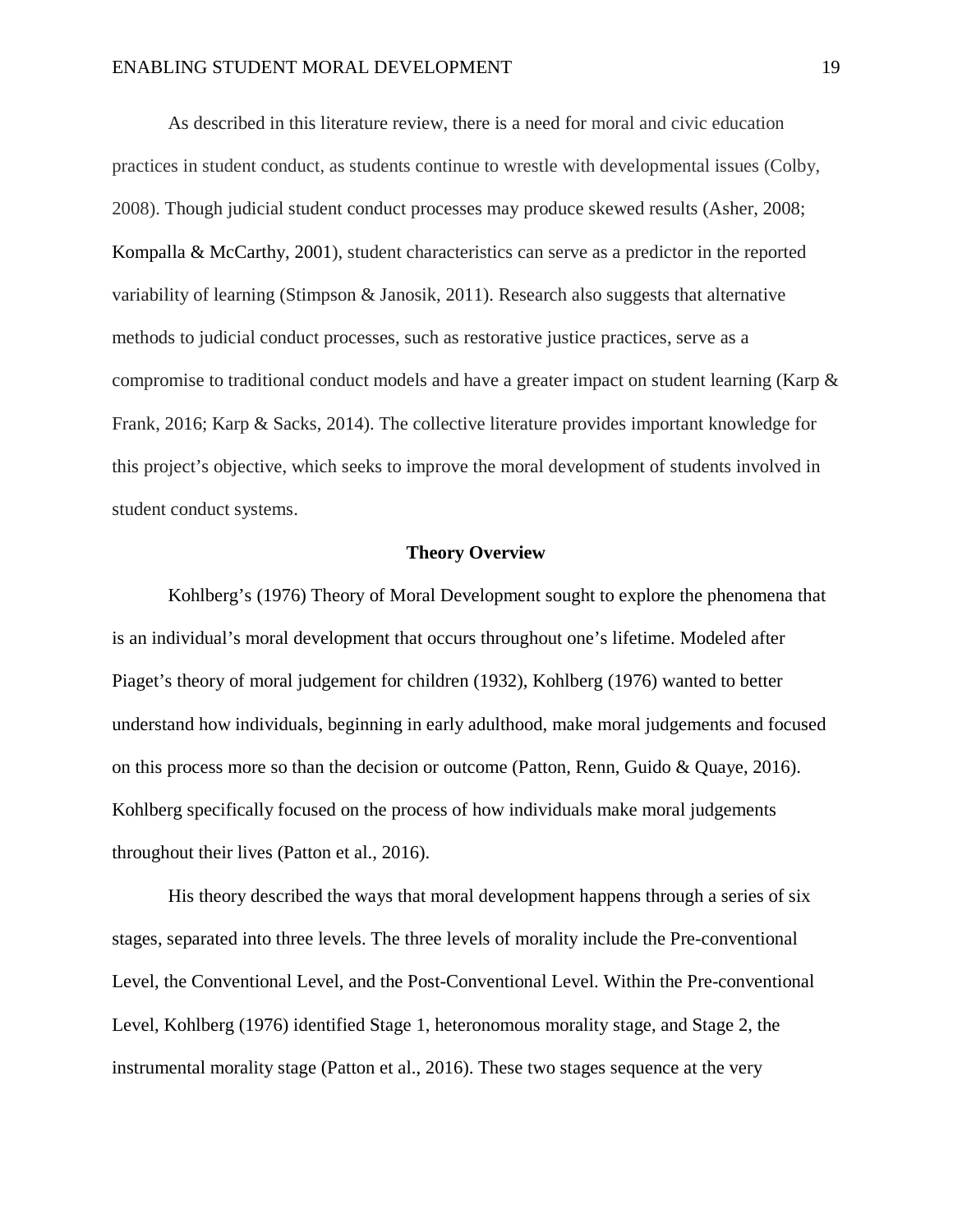beginning of one's life and indicate that an individual's morality is based on the consequences of behavior to avoid punishment, as well as the self-interest of one's moral decisions.

The Conventional Level describes an individual's conformity to social expectations through Stage 3, the interpersonal normative stage, and Stage 4, the social system morality stage (Patton et al., 2016). Stages three and four explain a school-age individual's moral behavior that both conforms to the social order and its stereotypes, as well as the imperative to abide by its authority and societal rules.

In the Post-Conventional Level, individuals entering into or operating in adulthood have determined an autonomous concept of moral values; this level includes Stage 5, The social welfare morality stage, and Stage 6, the general ethical principles stage (Patton et al., 2016). Within Stage 5 there is a reciprocity with moral and legal rightness, however, individuals in this stage will find that personal values may not agree with laws, often taking precedent. Individuals operating in Stage 6 have a sense that morality is not exclusively in accordance with the law, but rather in alignment with their own deeply held moral values. Both stages five and six define what is right by the defined expectations in agreement with the whole society, as well as an understanding of universal principles that apply in all situations (Patton et al., 2016). Below is a table that outlines the levels and stages of Kohlberg's (1976) theory: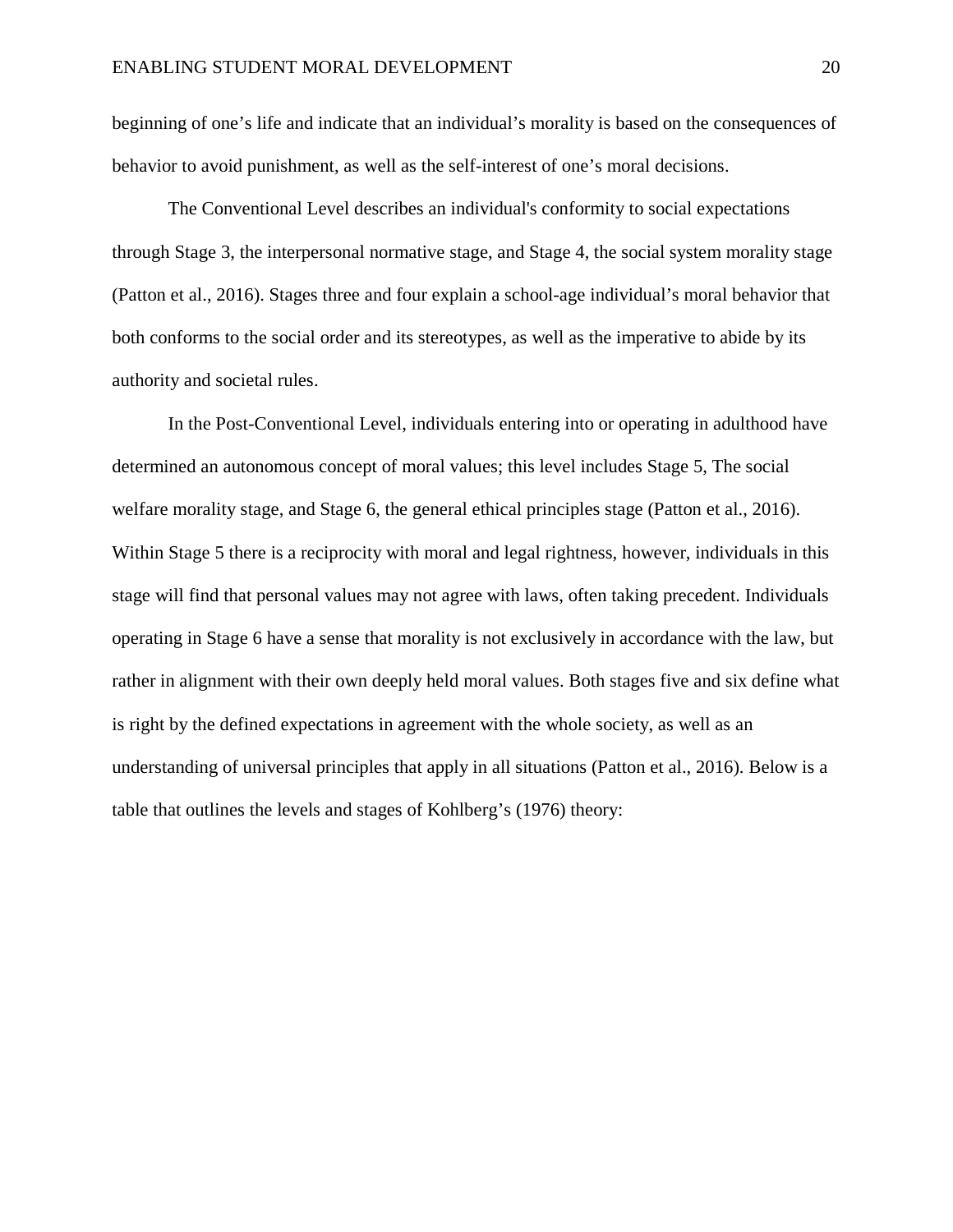# Kohlberg's Moral Stages

| <b>Level and Age</b>                               | <b>Stage</b>                | What determines right and wrong?                                                                                                                                                                       |
|----------------------------------------------------|-----------------------------|--------------------------------------------------------------------------------------------------------------------------------------------------------------------------------------------------------|
| Preconventional:<br>Up to the Age of 9             | Punishment & Obedience      | Right and wrong defined by what they get punished for. If<br>you get told off for stealing then obviously stealing is<br>wrong.                                                                        |
|                                                    | Instrumental - Relativist   | Similar, but right and wrong is now determined by what<br>we are rewarded for, and by doing what others want. Any<br>concern for others is motivated by selfishness.                                   |
| Conventional:<br>Most adolescents<br>and adults    | Interpersonal concordance   | Being good is whatever pleases others. The child adopts a<br>conformist attitude to morality. Right and wrong are<br>determined by the majority                                                        |
|                                                    | Law and order               | Being good now means doing your duty to society. To this<br>end we obey laws without question and show a respect<br>for authority. Most adults do not progress past this stage.                        |
| Postconventional:1<br>0 to 15% of the<br>over 20s. | Social contract             | Right and wrong now determined by personal values,<br>although these can be over-ridden by democratically<br>agreed laws. When laws infringe our own sense of justice<br>we can choose to ignore them. |
|                                                    | Universal ethical principle | We now live in accordance with deeply held moral<br>principles which are seen as more important than the<br>laws of the land.                                                                          |

This capstone project includes the development of an alternative framework for addressing students conduct issues, in order to enhance the moral development of undergraduate students involved in the student conduct process. Utilizing Kohlberg's Theory of Moral Development (1976), the project provides a lens to better understand the process in which these students develop their moral thinking throughout their lives. Kohlberg's (1976) theory also provides an understanding of what "stage" undergraduate students may be in their development currently, and how the conduct process can help them move toward more advanced stages. Because student conduct processes serve as an opportunity for students to learn and reflect on their moral behavior, it also provides the chance for students to explore the various layers of a dilemma and ultimately grow in their moral thinking.

The catalyst for the moral development of students pertains to the moral dilemmas and cognitive conflicts they as individuals encounter throughout their life experiences. The conduct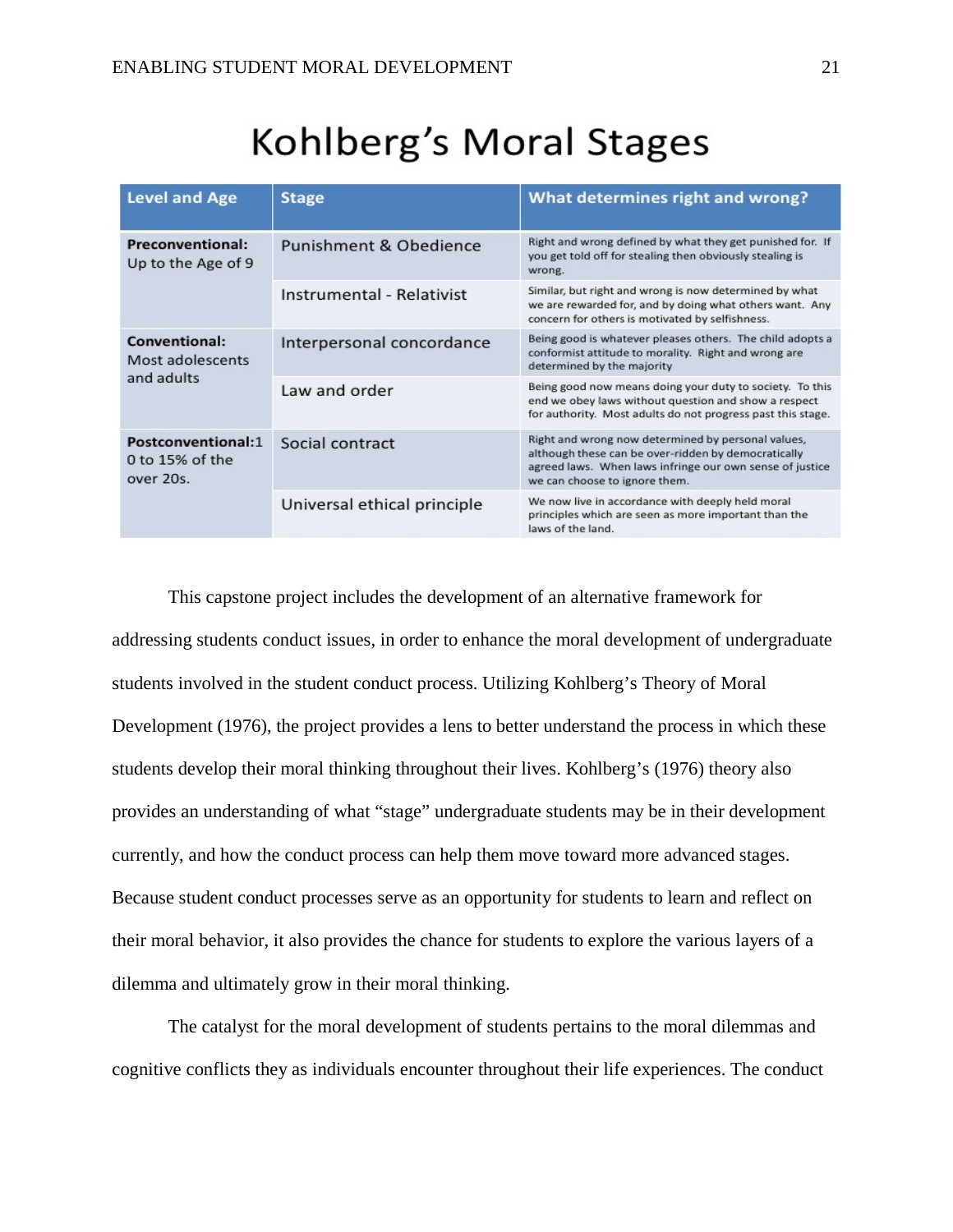initiatives outlined in this project, specifically restorative-oriented administrative hearings and a civic learning program sanction, will aim to progress students from one stage of moral development to a higher stage of morality, as they navigate personal maturation and growth throughout college. Kohlberg's (1976) stages serve as a framework for institutions not only to define what level of morality students may be operating in, but also to help institutions create outcomes for their students in the process of moral development.

Kohlberg's (1976) moral discussion approach reasoned that moral development can be promoted through formal education (Barger, 2000). Through administrative hearings that implement restorative justice approaches, such as reflection and student offender input, progression among Kohlberg's stages are possible. Within such restorative-oriented administrative hearings, hearing officers will discuss moral dilemmas that will challenge the student offender to reflect on the inflicted harm, ways to repair the harm, and how to best rebuild trust between themselves and the community. This exposure to cognitive conflict, combined with reflective practices, will lead students to a "comprehension of a moral rationale one stage above their own" (Barger, 2000, p. 1).

Through the civic learning program sanction, students will engage in a higher stage of thinking that facilitates moral development. Kohlberg (1976) believed that "most moral development occurs through social interaction" (Barger, 2000, p. 1). Students assigned the civic learning program as a sanction in the conduct process will engage in social interaction, reflection, and moral discussions throughout a required number of service hours within the Merrimack College campus community. This integrated experience will provide formal education through civic learning, community engagement, and reflection of one's moral decisions that will ultimately progress students in their moral reasoning.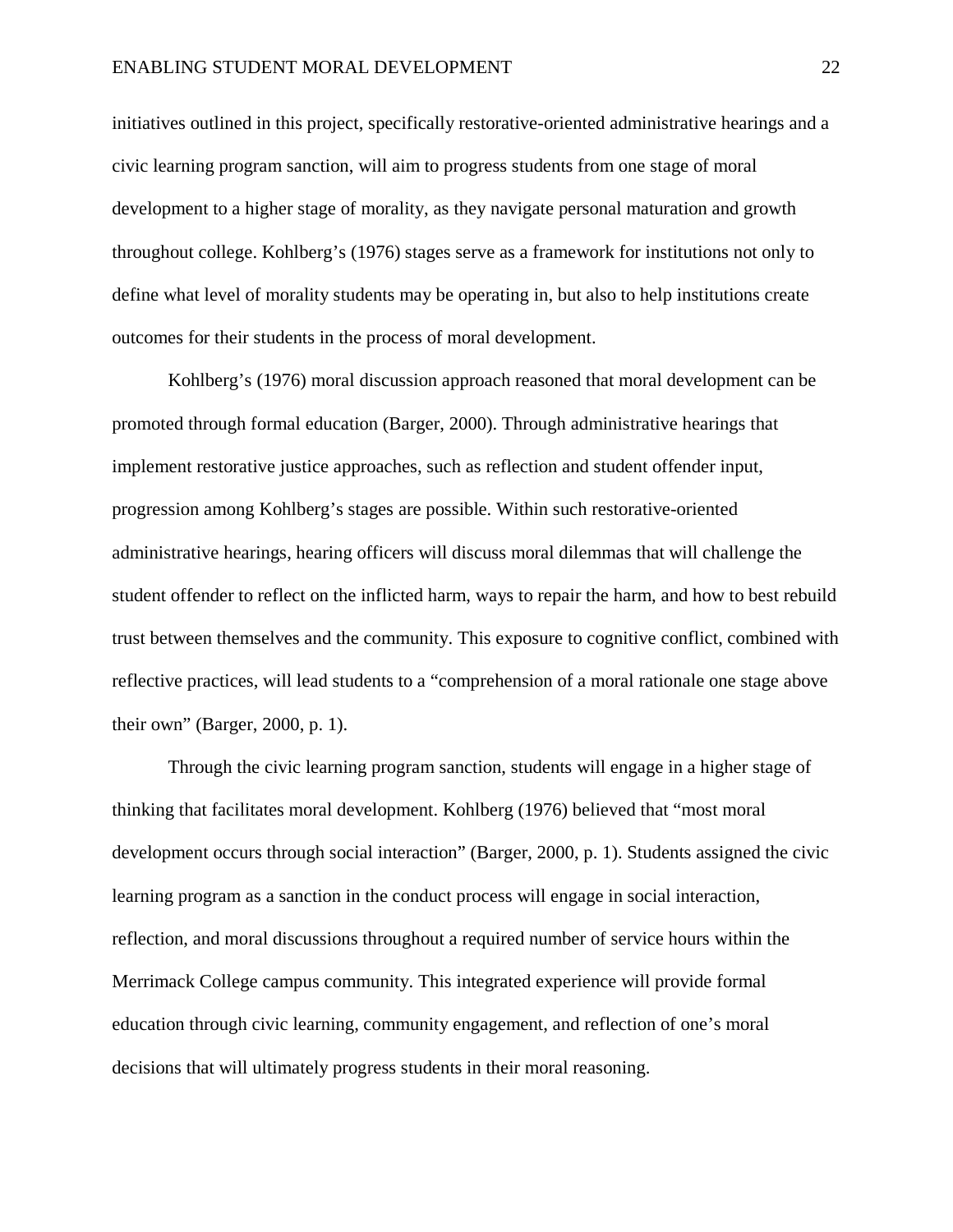The student conduct initiatives within this project aim to incorporate moral discussions, cognitive conflict, social interaction, and reflection. It is these major components that are considered catalysts to what Kohlberg (1976) believed would lead to progression in his stages of moral development (Barger, 2000).

# **Project Introduction**

This project details the components of a conduct initiative that will implement restorative justice practices and a civic learning program in order to enable student moral development in the conduct system. The initiative's mission is to promote the moral development of students through engagement, reflection, and learning within administrative hearings and the sanctioning process. By utilizing this project, key stakeholders within the conduct system will be able to successfully implement processes that will help students better understand their role in the Merrimack community, community values, how their behavior can impact the community, and ultimately feel prepared to obtain future success as an engaged member of the campus.

# **Restorative-Oriented Administrative Hearings**

The first component of the Office of Community Standards' new conduct initiatives is the implementation of restorative justice practices in administrative hearings. In contrast to more traditional conduct practices, or model code hearings, restorative justice practices aim to identify and repair harm following conduct violations (Karp & Sacks, 2014). Model code administrative hearings are the more traditional one-on-one meetings with a conduct officer and accused student that serve to determine the student's responsibility and subsequently assign sanctions that may involve warnings, probation, fines, or other punitive-like measures (Karp & Sacks, 2014). By contrast, restorative-oriented administrative hearings serve as a hybrid to the traditional one-onone meetings, with the intent of applying restorative goals, identifying harm, and repairing harm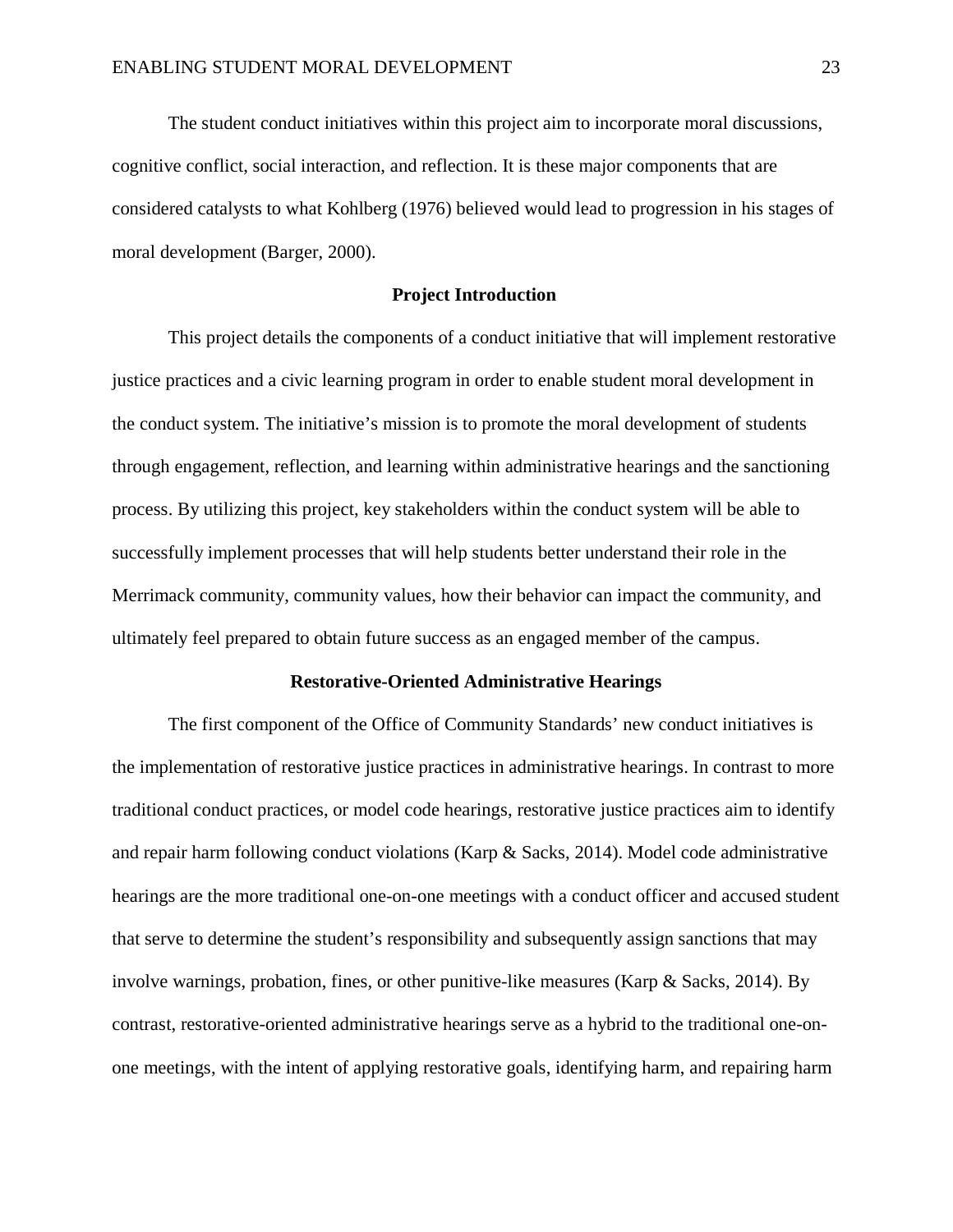to the affected parties by the student offender. According to Karp and Sacks (2014), in one study restorative justice practices had a greater impact on student learning than model code hearings.

Because the purpose of this project is to enable the moral development of students, learning that takes place throughout the conduct process is crucial to such development. Research suggests that restorative justice practices in administrative hearings are a promising way to improve student learning and moral development at Merrimack College. Such a restorative justice approach to administrative hearings will allow for the moral disapproval of offenders by the larger community, while still including their input in the conduct process and providing support for their rehabilitation back into the community (Karp & Frank, 2016).

Restorative-oriented administrative hearings will be conducted by trained staff members of the Office of Community Standards or Residence Life. The meetings will continue to be oneon-one meetings with the student offenders as hearings are traditionally held. Trained administrative hearing officers will utilize the "Restorative Coaching Through One-On-One Conversations" tip sheet (see Appendix B) that had been established by Skidmore College's Project on Restorative Justice (Karp et al., 2018). Administrative hearing officers will utilize the steps and questions outlined by Skidmore College's Restorative Justice Project team as a guide to explore types of harm, ways to repair harm collaboratively, and reflective practices in order to rebuild trust between the student offender and community.

The restorative-oriented administrative hearings to be conducted with Merrimack students will consist of the following developmental learning outcomes:

• Students will internalize the shared community values through their participation in the decision-making process.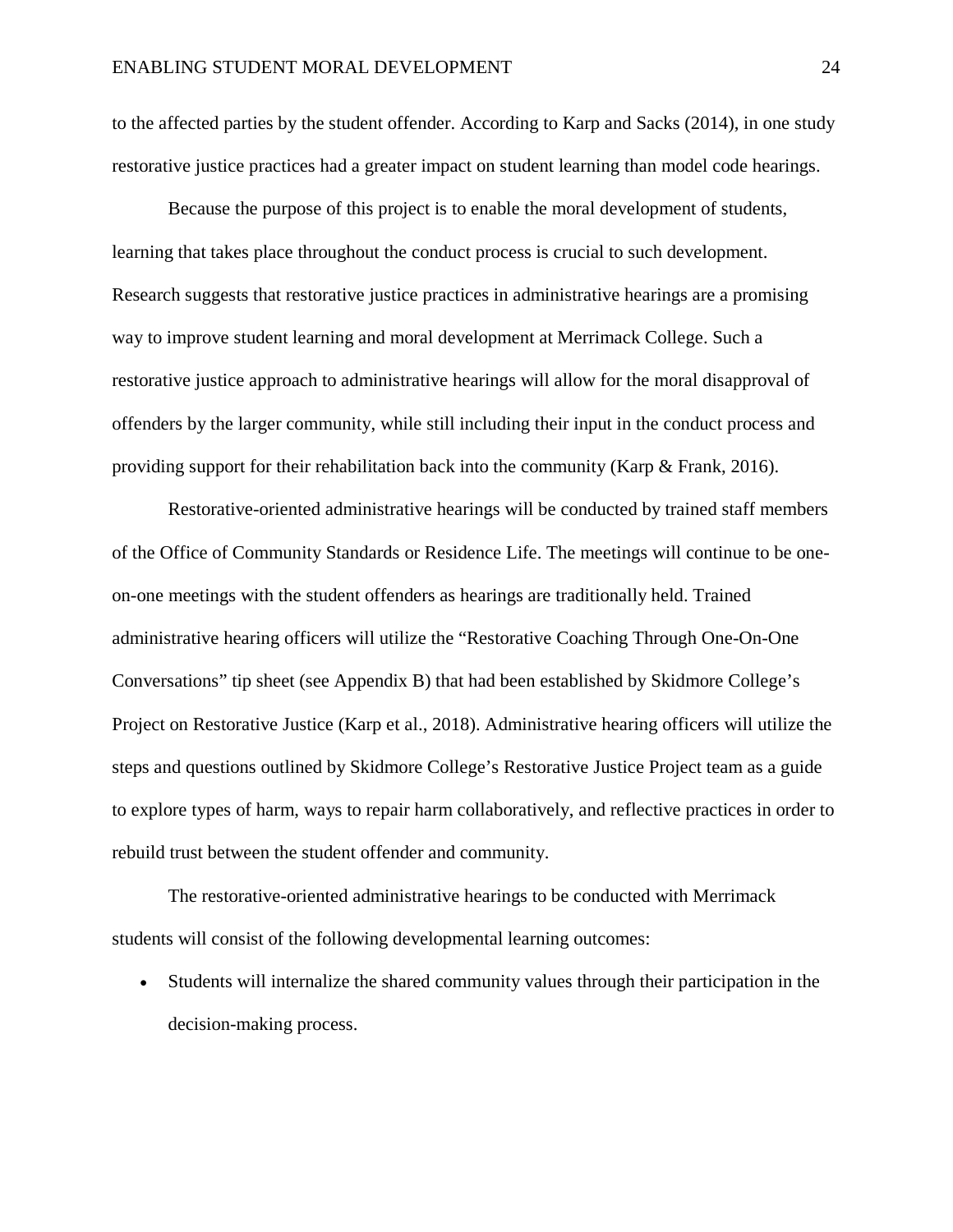- Students will be able to understand the impact of their moral behavior on the community, their role in the community, and their responsibility of abiding by the community's standards.
- Students will take responsibility for their misbehavior through reflecting with a better sense of personal responsibility and active accountability to repair harm.
- Students will better understand the conduct process, find closure, and feel confident to obtain future success as a member of the campus community.

Through these learning outcomes, students will engage in higher stage thinking that facilitates moral development. Such reflection will present moral dilemmas and encourage discussion for students to ultimately progress from one stage of moral development to the next (Barger, 2000). Kohlberg (1976) believed that moral development promoted through formal education would provide individuals with the opportunity to face cognitive conflicts at their current stage and in turn develop them further as a result (Barger, 2000).

#### **Civic Learning Program Sanction**

The second component of the Office of Community Standards' new conduct initiatives is a Civic Learning Program that will combine campus community service, on-site mentorship, and reflection as a sanction for students in the conduct process. The civic learning program will be known as the "Service Experience Program," adapted from Moravian College's Service Experience that is offered as a civic learning program through their Office of Student Development (Moravian College, n.d.). The service experience program will require students to complete a total of 30 hours at an on-campus service site with various reflection exercises that will not only get students involved on campus, but also to help them become more connected to the Merrimack community.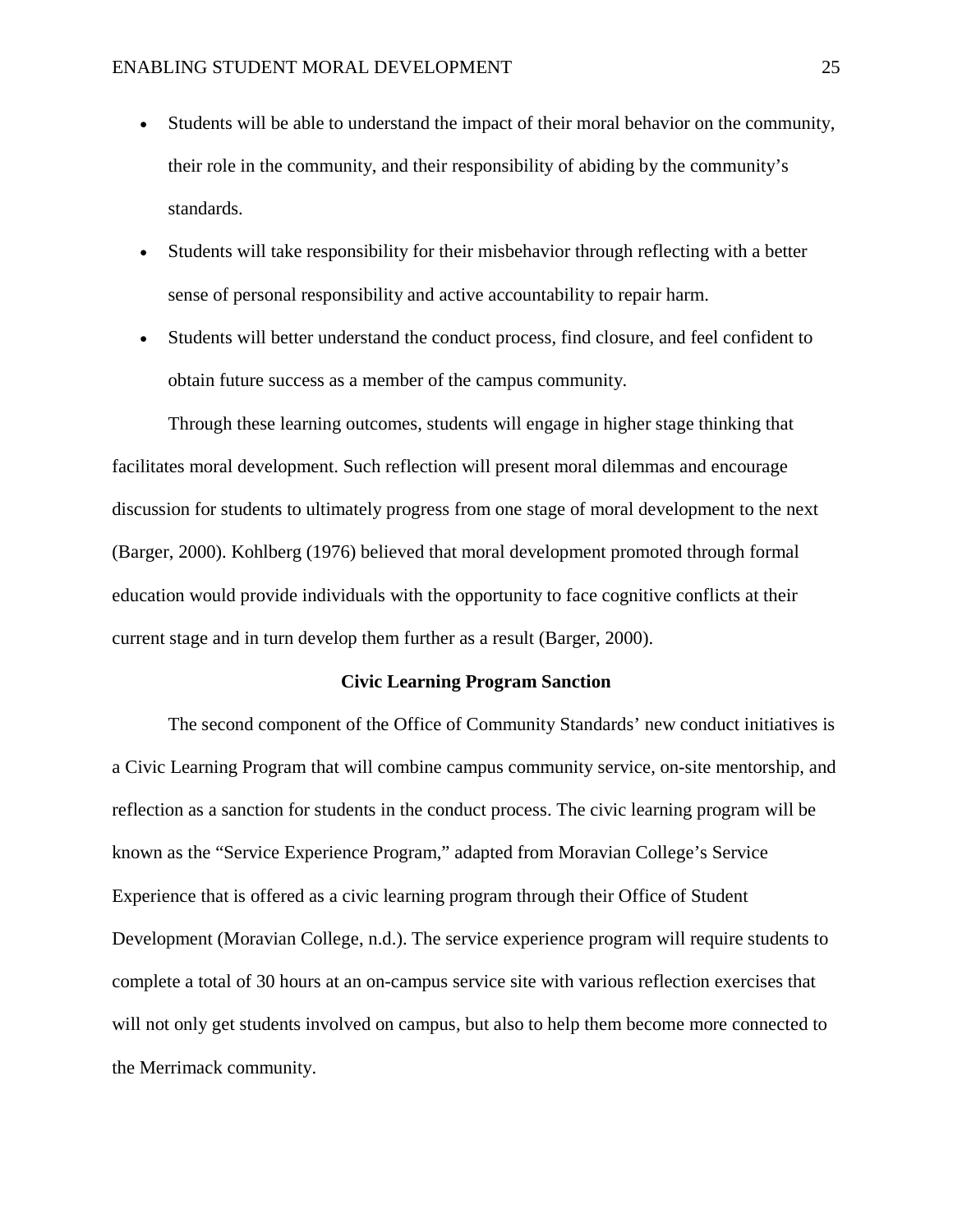According to Bernacki and Jaeger (2008), Kohlberg (1976) asserted that community service was "an important out-of-classroom element of moral education which forces students to confront moral issues" (p. 5). Through engaging in a service experience within the Merrimack campus community, students may be able to identify their role and responsibility in the community more clearly. Such an experience may also present students with a new perspective that may ultimately lead them into reasoning at higher stage levels of moral development according to Kohlberg (Bernack & Jaeger, 2008). While research has not proven significant impacts of service-learning on moral development, perceived attitude shifts in students have been documented, such as becoming more socially conscious and compassionate (Bernack & Jaeger, 2008). Such changes in attitude, with reflective exercises, may provide an opportunity for students to understand their moral behavior and its relationship to the community at large.

The Office of Community Standards will collaborate with voluntary campus partners to provide a variety of on campus "service sites," such as the college's library, mail room, recreational center, academic departments or schools, or other campus facilities, with an associated site supervisor to host students assigned the service experience program. The purpose of the service experience program is less about students giving back to the community, but more about the involvement of the student and their connectedness to the campus community and its values. Site supervisors throughout the service experience will aim to give the student a sense of value or purpose in their site work through demonstrating their role on campus to the students as well as an explanation of how the student may fit into their collaborative success.

Throughout their site work students will also participate in reflective exercises with their on-site supervisors. Weekly reflection meetings with site supervisors will allow students to reflect on the importance of their site work, their role in the Merrimack College community, and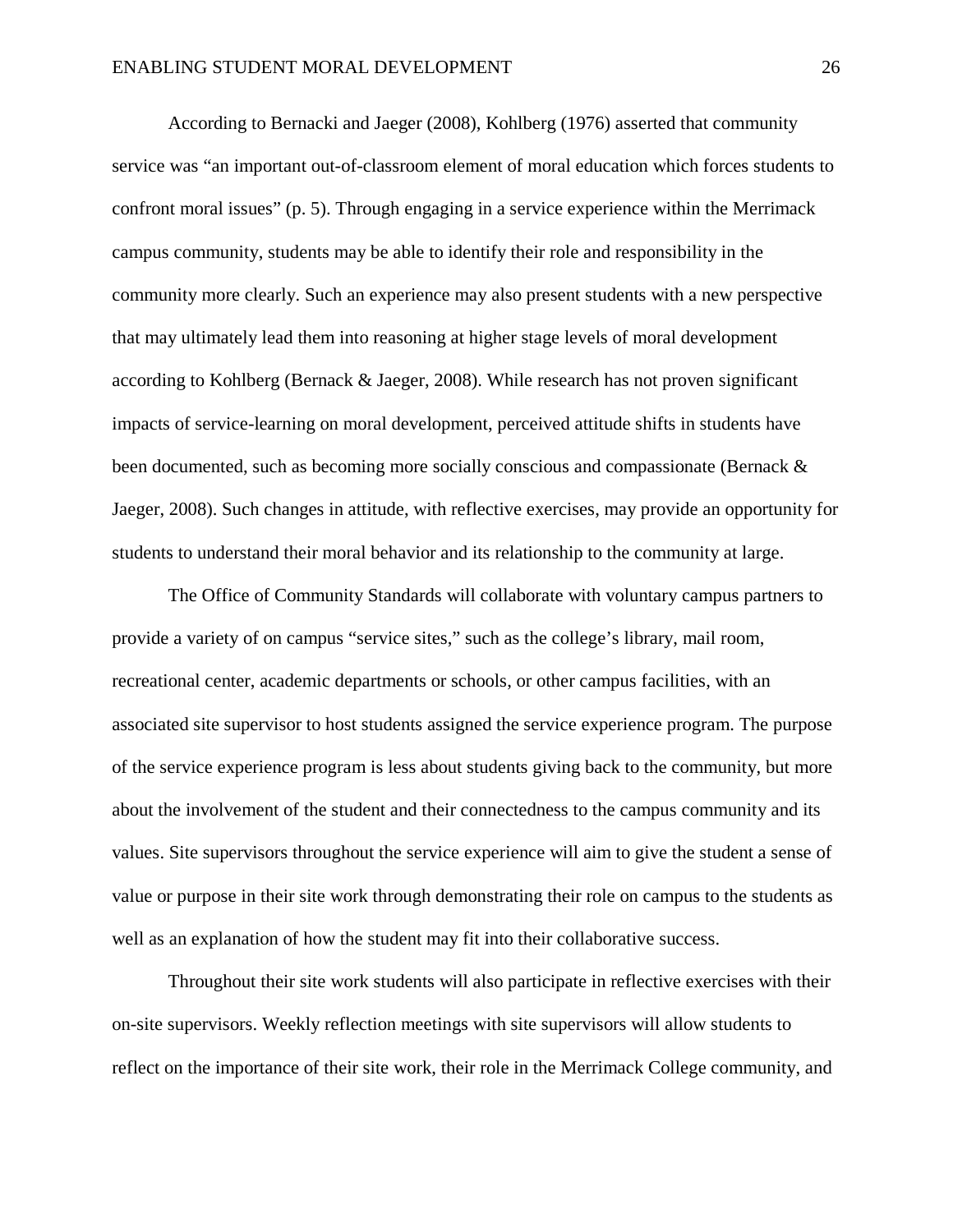how their behavior may have disrupted that role. Once the service experience program hours have been completed, students will be required to submit a reflection paper on their learning and experiences throughout the service experience. The student will also need to participate in an exit interview conversation with a member from the Office of Community Standards regarding their site experience.

The service experience program to be assigned as a sanction to Merrimack students in the conduct process will include the following developmental learning outcomes:

- Students will better understand their role as a member of the Merrimack community and the values associated with it.
- Students will contribute to their campus site and be familiarized with the importance and value of the work that they participate in.
- Students will feel prepared to reflect on the community values and how their moral behavior can impact the Merrimack community.
- Students will feel prepared to operate independently as an engaged member of the campus community and be more able to take responsibility for their behavior.

Along with these learning outcomes students will not only be able to better understand their responsibility for abiding by community values, but also how their moral misbehavior has impacted the community. As students reflect with their site supervisors in their service experience, they will ultimately wrestle with moral dilemmas they have experienced or will continue to experience. As Bernacki & Jaeger (2008) describe, service-learning experiences that include service work and personal reflection may serve as "building blocks" for continued development of moral reasoning (p. 13).

#### **Advisory Board**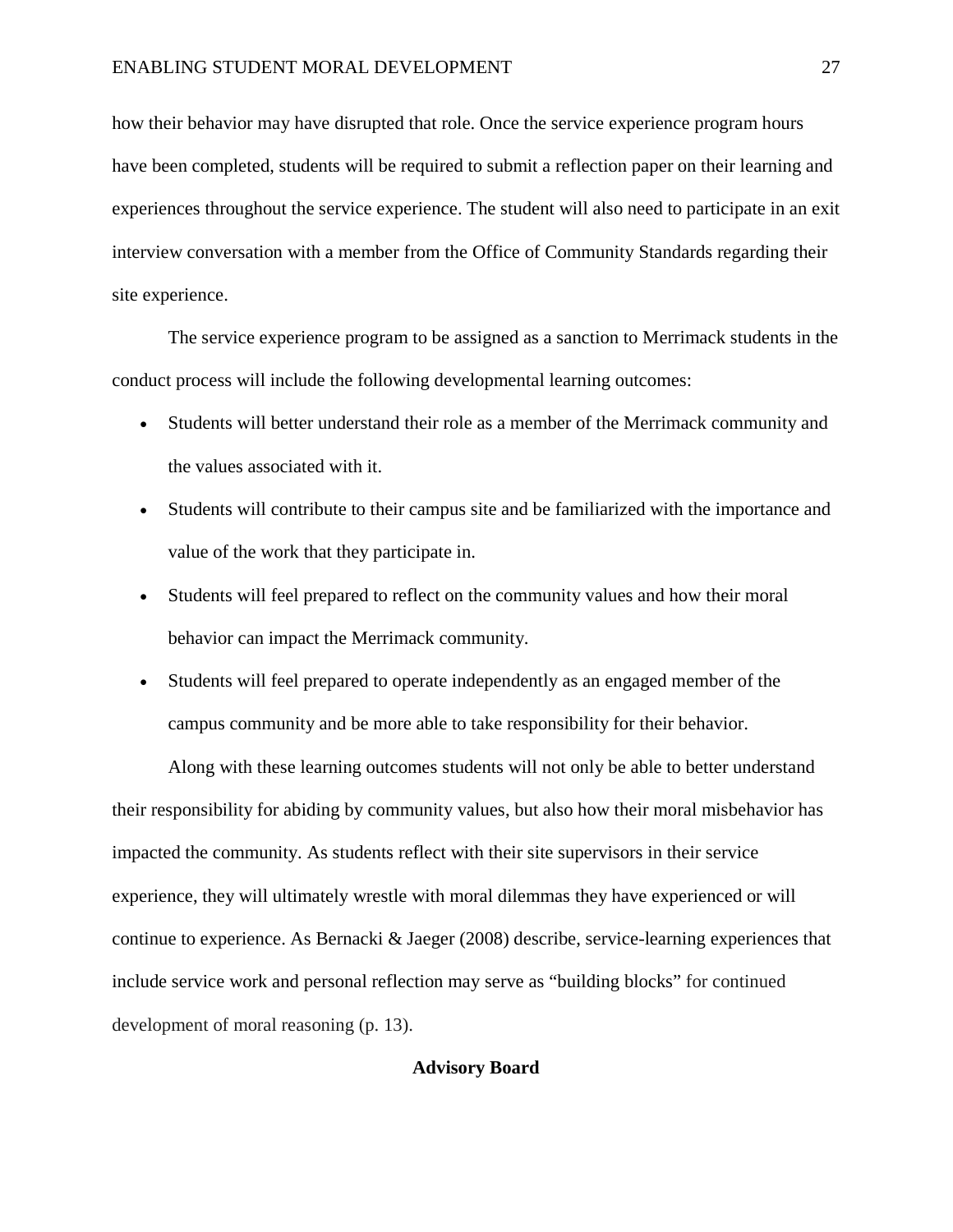The Student Moral Development (SMD) Advisory Board will consist of five members that collectively represent the Division of Student Affairs, as well as the Offices of Community Standards and Residence Life. The five members include the Dean of Students, Director of Community Standards, Assistant Director of Community Standards, Director of Residence Life and the Associate Director of Residence Life. Mathieson (2003) suggests that informed stakeholders should play a role in the development and implementation of moral development programs, therefore, members of the advisory board are determined based on their relationship to the departments and staff of both Community Standards and Residence Life. Together, the board will spearhead the new moral development student conduct initiative, by carrying out training for staff and graduate fellows, leading communications regarding the new conduct practices, and conducting a bi-annual assessment data review.

Members of the board are determined by their status as key stakeholders in the new student conduct initiatives being implemented across the division. Because staff and graduate fellows of the Community Standards and Residence Life offices play a crucial role in the conduct process, it is important to involve representatives from the professional staffs of both departments. As a crucial part of all student related initiatives, the Dean of Students serves to represent the Division of Student Affairs on the advisory board. The Dean will oversee the implementation of the new initiatives in the Departments of Community Standards and Residence Life, as well as participate in the assessment data review.

Representation from the Office of Community Standards include the Director and Assistant Director of the Department. The Director of Community Standards will oversee the implementation of the new initiatives in the Office of Community Standards. This person will also be responsible for assisting in communications efforts, creating and implementing trainings,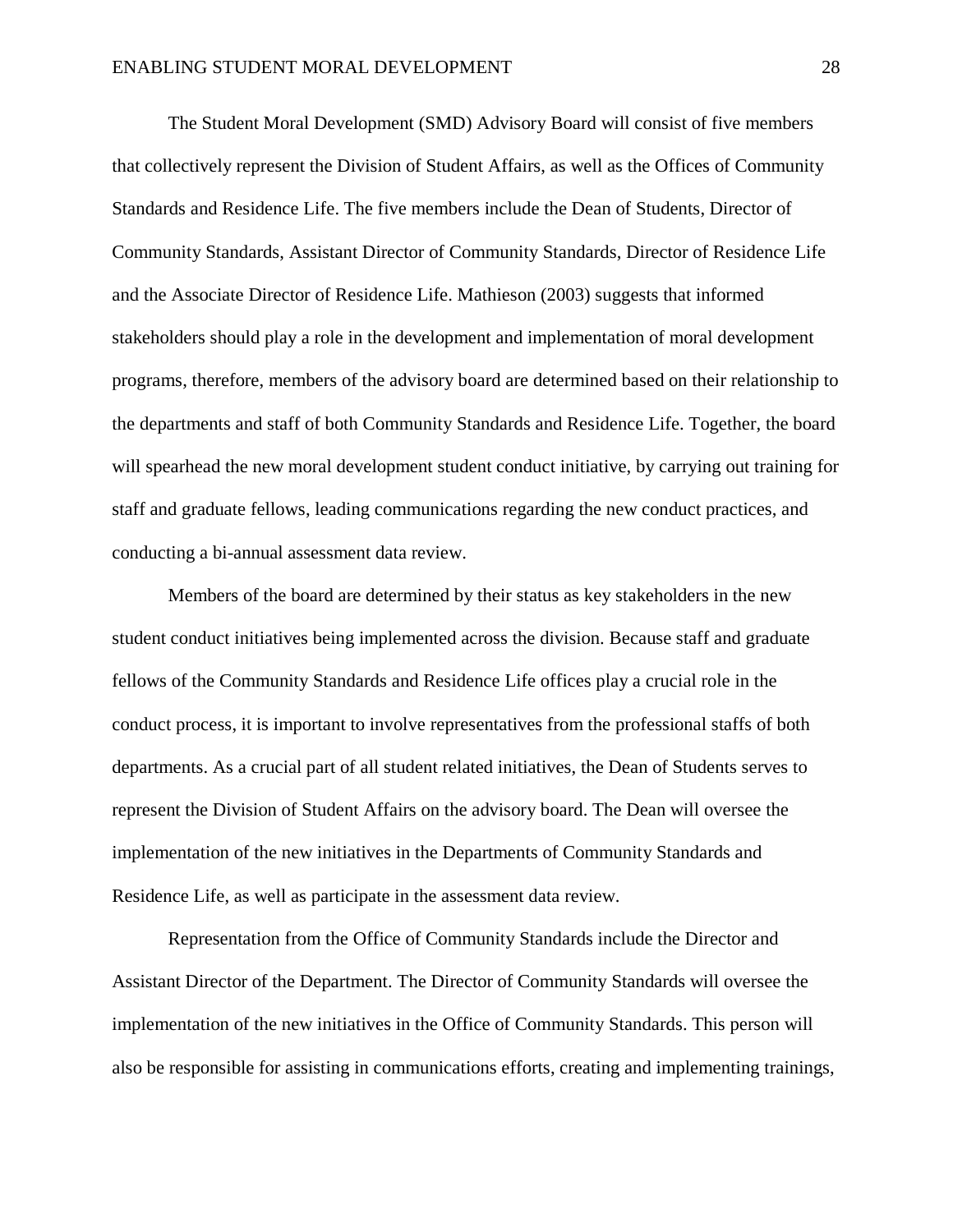and leading the assessment data review for the board. Similarly representing the department, the Assistant Director of Community Standards will oversee the initiatives among the Community Standards graduate fellows. This person will also be responsible for assisting in communications efforts, facilitating trainings, and co-leading assessment data review.

The Director and Associate Director of Residence Life represent their respective department, staff, and graduate fellows on the Student Moral Development advisory board. The Director will oversee the implementation of new conduct initiatives in the Office of Residence Life. Their role also entails assisting in the facilitation of training as well as participating in the assessment data review. The Associate Director of Residence Life will be charged with overseeing the implementation of new conduct initiatives among the Residence Life graduate fellows. Because Residence Life graduate fellows hear most low-level conduct cases that occur in on-campus housing, a seamless implementation of the new initiatives is necessary for its success. They are additionally responsible for assisting in the facilitation of trainings and will also participate in assessment data review.

Collectively, the members of the Student Moral Development Advisory Board will ensure a timely and thorough implementation of Merrimack College's new student conduct initiatives, as well as its communications, trainings, and assessment. The board will meet biweekly from June 1 to the end of the Fall 2018 semester on December 20. Following the close of the fall semester, the board will convene as needed as well as to conduct bi-annual assessment reviews. The board will convene to review assessment data, and make necessary adjustments, for two full academic years until the close of the student conduct initiative review at the close of the spring semester of 2020.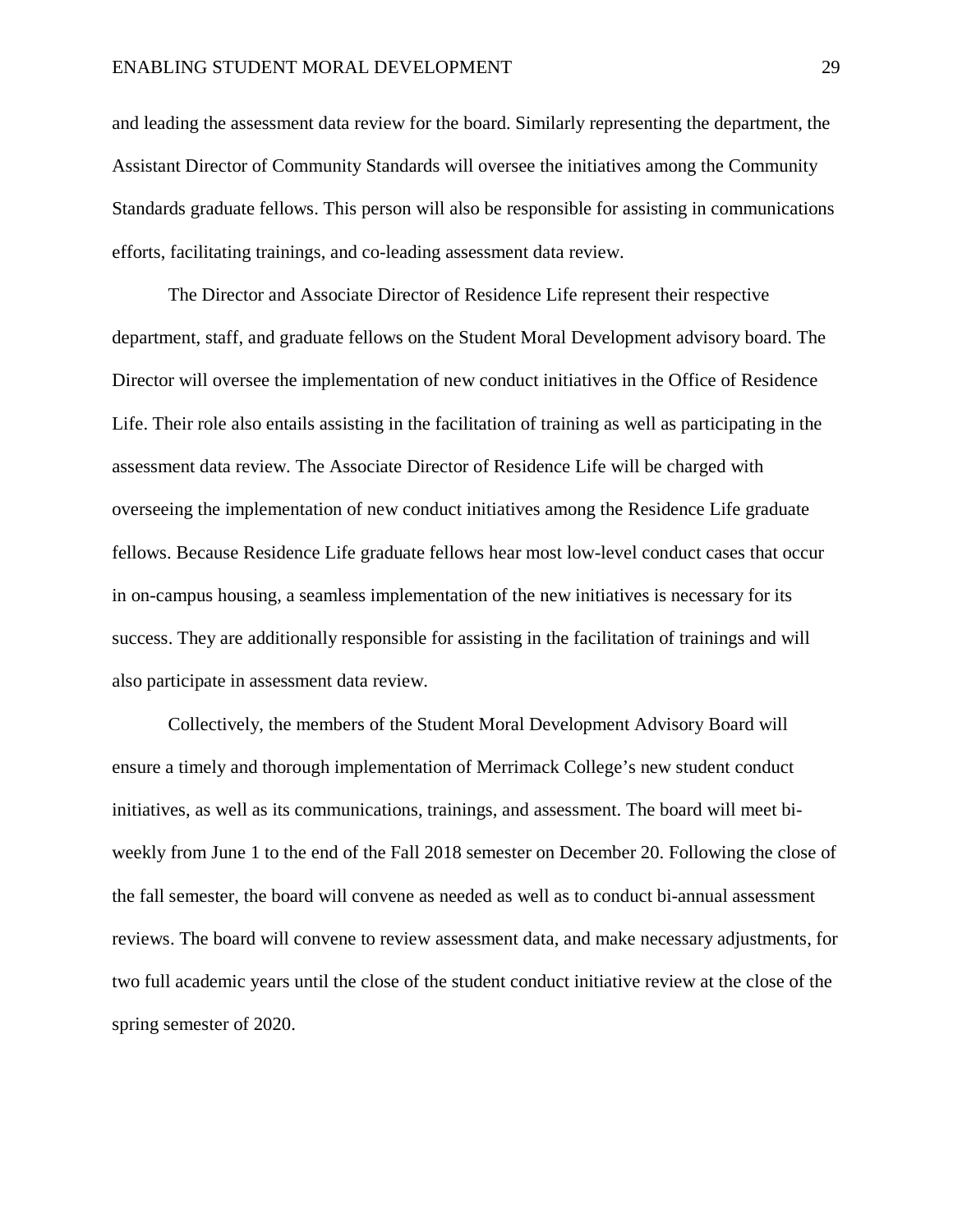# **Detailed Timeline**

Outlined in this section is a detailed timeline for the new conduct system initiatives to be implemented at Merrimack College, through a partnership between the Office of Community Standards and Office of Residence Life. The timeline consists of two phases over the course of seven months. Phase one takes place during the Summer II session beginning June 1 and ending August 1. Key tasks in this phase include establishing the Student Moral Development (SMD) Advisory Board, a collective of professional staff from the Division of Student Affairs who will implement both staff and graduate fellow trainings on the use of the new conduct system initiatives taking place in the Fall 2018 semester. Phase two takes place during the Fall 2018 semester beginning August 6 and ending December 20. Key tasks in this phase include the implementation of new conduct system initiatives, gathering staff feedback, and the Fall 2018 semester data review. Data collection and review for the Spring 2018 semester will closely follow that of the Fall 2018 semester.

| <b>Key Task</b>                                                              | <b>Description</b>                                                                                                                                                                                                                       | <b>Timeframe</b><br>to Complete | <b>Person</b><br><b>Responsible</b>                                                      |
|------------------------------------------------------------------------------|------------------------------------------------------------------------------------------------------------------------------------------------------------------------------------------------------------------------------------------|---------------------------------|------------------------------------------------------------------------------------------|
| Establishing a Student<br><b>Moral Development</b><br><b>Advisory Board</b>  | The Student Moral Development<br>(SMD) Advisory Board is a 5 person<br>board that will be formed and a regular<br>meeting schedule established.                                                                                          | June 1 - 15                     | <b>Assistant Director</b><br>of Community<br><b>Standards</b>                            |
| Communication sent to<br>residence life staff /<br>community standards staff | Communication of new staff<br>training/orientation program to be sent<br>to residence life and community<br>standards staff members that adjudicate<br>conduct cases.                                                                    | July 2 - $6$                    | Director of<br>Community<br><b>Standards</b>                                             |
| Training/Orientation<br>Program held for staff                               | A training regarding how to utilize<br>restorative practices in administrative<br>hearings is held for staff members that<br>adjudicate conduct cases. Staff<br>members will also be oriented on the<br>Civic Learning Program sanction. | July 16 - 20                    | <b>Assistant Director</b><br>of Community<br>Standards (+ SMD<br><b>Advisory Board</b> ) |

Table 1. Summer Session, June 1 - August 1, 2018.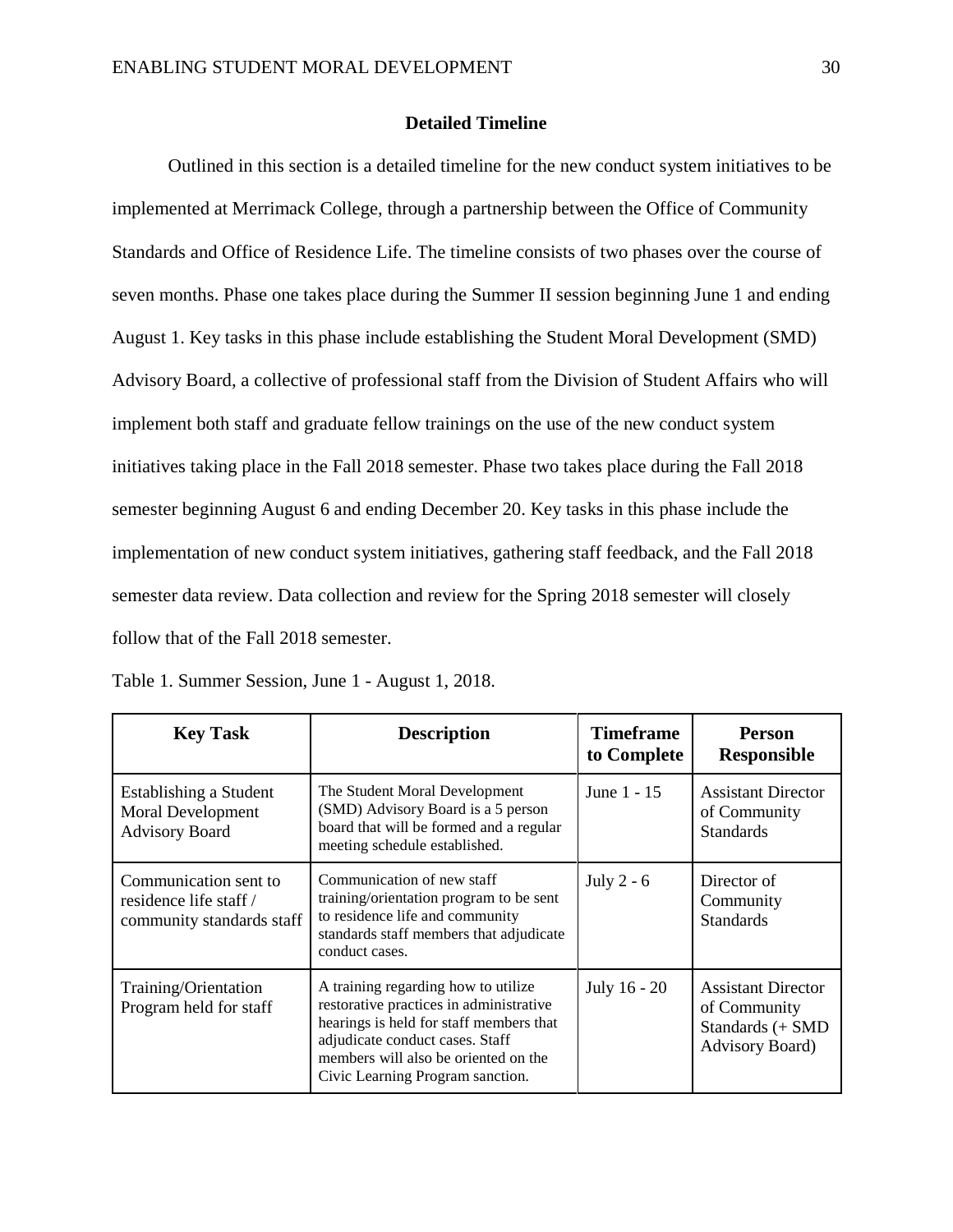| Communication sent to<br>residence life<br>staff/community standards<br>graduate fellows | Communication of new staff<br>training/orientation program to be sent<br>to residence life and community<br>standards graduate fellows that<br>adjudicate conduct cases.                                                                                         | July 16 - 20 | Director of<br>Community<br><b>Standards</b>                                             |
|------------------------------------------------------------------------------------------|------------------------------------------------------------------------------------------------------------------------------------------------------------------------------------------------------------------------------------------------------------------|--------------|------------------------------------------------------------------------------------------|
| Training/Orientation<br>program held for graduate<br>fellows                             | A training regarding how to utilize<br>restorative practices in administrative<br>hearings is held for graduate fellows<br>that adjudicate conduct cases. Graduate<br>fellows will also be oriented on the<br>Civic Learning Program sanction.                   | July 23 - 27 | <b>Assistant Director</b><br>of Community<br>Standards (+ SMD<br><b>Advisory Board</b> ) |
| <b>AH Guide/Info Materials</b><br>Communicated                                           | A guide to implementing restorative<br>practices in administrative hearings, as<br>well as informational materials for the<br>Civic Learning Program sanction will<br>be communicated to both staff and<br>graduate fellows before the start of the<br>semester. | July 30      | Director of<br>Community<br><b>Standards</b>                                             |

# Table 2. Fall Semester, August 6 - December 20, 2018.

| <b>Key Task</b>                                                | <b>Description</b>                                                                                                                                                                                                                                                                                                         | <b>Timeframe</b><br>to Complete | <b>Person</b><br><b>Responsible</b>                           |
|----------------------------------------------------------------|----------------------------------------------------------------------------------------------------------------------------------------------------------------------------------------------------------------------------------------------------------------------------------------------------------------------------|---------------------------------|---------------------------------------------------------------|
| New Hearing Practices<br>& Sanction Implemented                | The newly established restorative<br>administrative hearing practices will be<br>officially implemented in conduct cases<br>beginning at this date. The Civic Learning<br>Program sanction will also be a newly<br>utilized sanction that can be selected on<br>Merrimack College's student conduct<br>software. Advocate. | August 13                       | Director of<br>Community<br><b>Standards</b>                  |
| Communication sent<br>about new hearing<br>practices/sanctions | Communication will be sent to<br>staff/graduate fellows, that have been<br>trained, regarding the start date of the<br>newly established administrative hearing<br>practices and sanction                                                                                                                                  | August 13                       | Director of<br>Community<br><b>Standards</b>                  |
| Data Collection Begins                                         | Assessment of student learning outcomes<br>based on restorative administrative hearing<br>practices and civic learning sanction<br>begins as students are involved in the<br>conduct system. Assessment for the civic<br>learning sanction will begin on an "as<br>completed" basis for students assigned the<br>sanction. | August 13                       | <b>Assistant Director</b><br>of Community<br><b>Standards</b> |
| Communication<br>regarding staff feedback                      | Communication will be sent to staff<br>following the implementation of new<br>conduct initiatives requesting feedback                                                                                                                                                                                                      | October 1-5                     | Director of<br>Community<br><b>Standards</b>                  |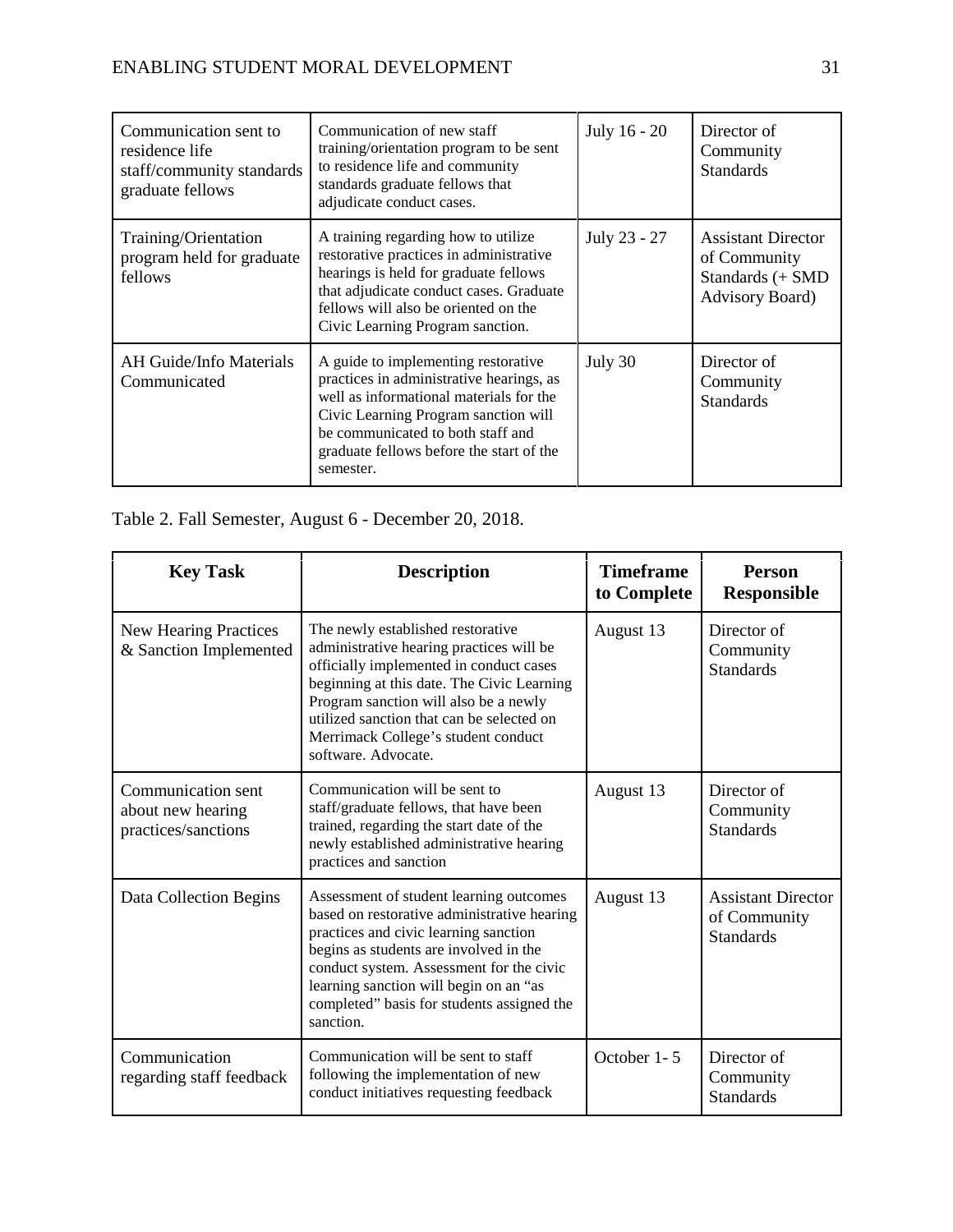|                                                                                                 | through a meeting held by the Office of<br>Community Standards.                                                                                                                                                                                      |                      |                                                                    |
|-------------------------------------------------------------------------------------------------|------------------------------------------------------------------------------------------------------------------------------------------------------------------------------------------------------------------------------------------------------|----------------------|--------------------------------------------------------------------|
| Communication<br>regarding graduate<br>fellow feedback                                          | Communication will be sent to graduate<br>fellows following the implementation of<br>new conduct initiatives requesting<br>feedback through a meeting held by the<br>Office of Community Standards.                                                  | October 8 -<br>12    | Director of<br>Community<br><b>Standards</b>                       |
| Communication<br>regarding joint staff /<br>graduate fellow<br>feedback at close of<br>semester | Communication will be sent to both staff<br>and graduate fellows requesting a meeting<br>to provide feedback at the close of the<br>semester.                                                                                                        | November 26<br>$-30$ | Director of<br>Community<br><b>Standards</b>                       |
| Fall 2018 Semester<br><b>Assessment Review</b>                                                  | Assessment data review will begin to track<br>student learning outcomes and moral<br>development based on new conduct<br>initiatives. Data review will reoccur on a<br>bi-annual basis during the Academic<br>Calendar Year (Fall, Spring semesters) | December 3 -<br>21   | Office of<br>Community<br>Standards + SMD<br><b>Advisory Board</b> |

# **Communication Plan**

Communication regarding new student conduct initiatives will occur primarily within the Offices of Community Standards and Residence Life, specifically to both professional staff and graduate fellows. Such outreach will consist primarily of emails sent by both the Director or Assistant Director of the Office of Community Standards. Communication is a prominent component of the implementation of new student conduct initiatives and is present regularly throughout the timeline of the project.

The Director for the Office of Community Standards will primarily serve as the point person for communications. This person will be responsible for communicating information regarding the components of the new initiative, training information, notifications that request feedback, and assessment information or requests. Those receiving communication, the staff and graduate fellows that adjudicate conduct cases, will receive the necessary information to understand, implement, and assess the new conduct initiatives being carried out by the Office of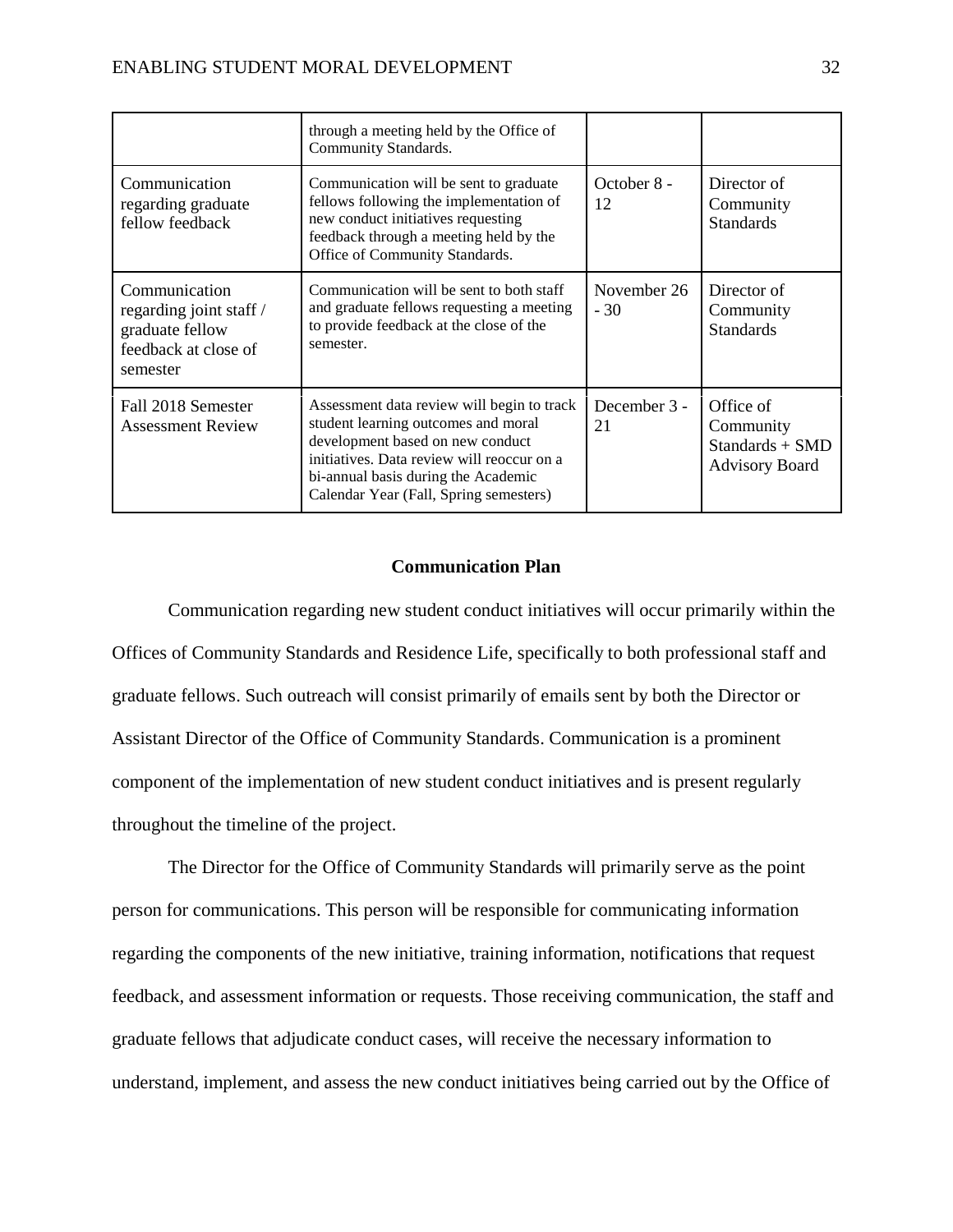Community Standards. The first round of communication will be sent to both staff and graduate fellows via email regarding the training program for new conduct initiatives (see Appendix A).

Following the training of both Community Standards and Residence Life staff, follow up communication that consists of informational materials pertaining to the new conduct initiatives will be sent to both staff and graduate fellows before the start of the semester. Another email notification will be sent to both audiences on the starting day of the administrative hearing practices and new sanction in mid-August. The next most important communication sent via email to staff and graduate fellows will pertain to the assessment of the new conduct initiatives (see Appendix A). Both staff and graduate fellows will be requested to meet with the Director and Assistant Director of Community Standards separately and jointly to provide feedback throughout and at the close of the first semester.

#### **Orientation Program of Conduct Initiatives**

To orient the community standards, residence life professional staff, and graduate fellows on the new conduct initiatives, an orientation program is necessary for the success of its implementation. The orientation program will include training for administrative hearing officers to better understand and implement restorative justice practices in the restorative-oriented administrative hearing structure. Training will also include an overview of the civic learning program sanction, the student expectations and requirements of the sanction, as well as information for how hearing officers will determine whether or not to assign the sanction to a student that has been found responsible in the conduct process. The learning outcomes for this training include that administrative hearing officers will:

• Understand restorative justice practices and how to use them in hearings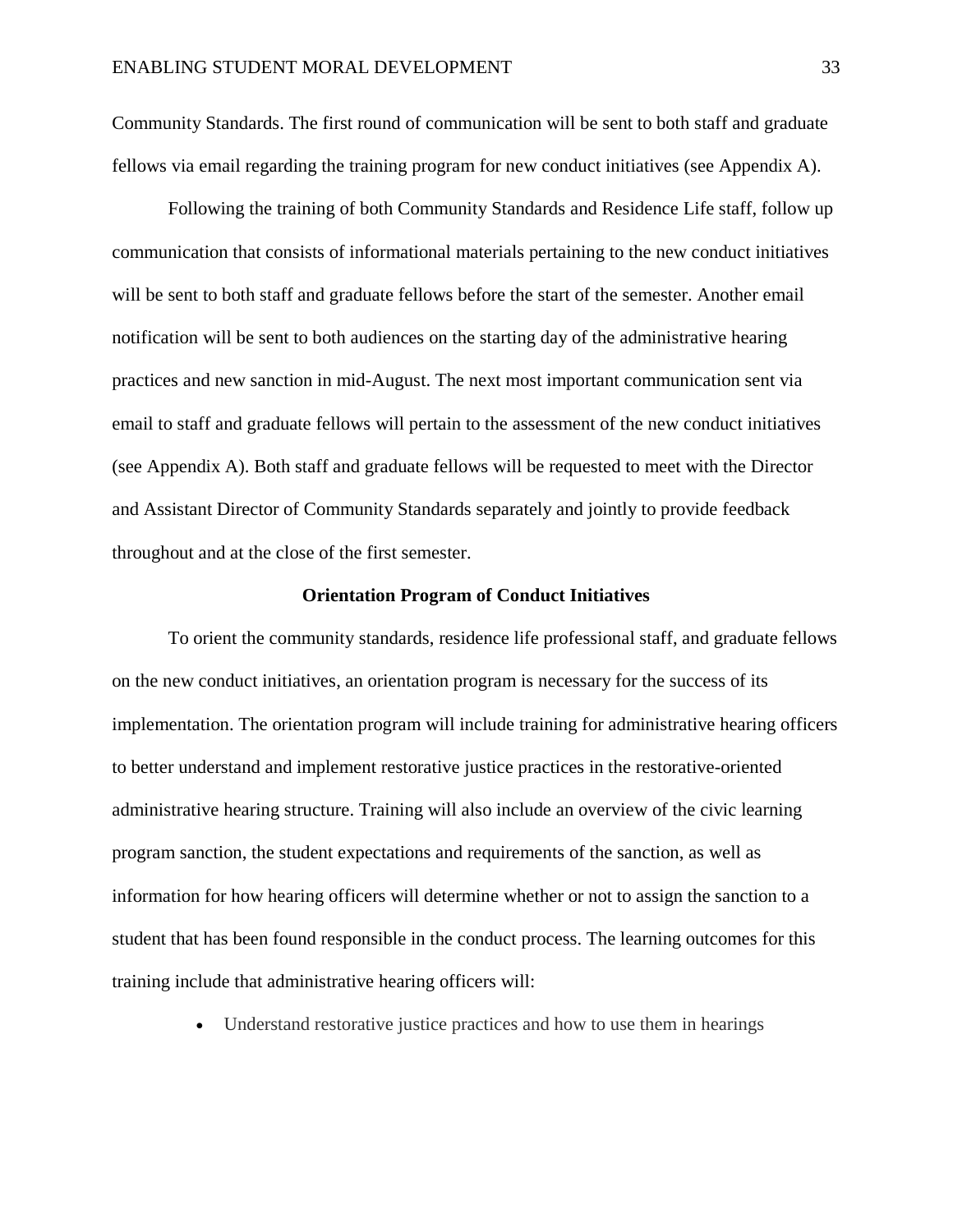- Feel confident to utilize restorative questions in order to help students reflect on their moral decisions, take responsibility for their misbehavior, and seek to improve their relationship with the community
- Understand the civic learning program sanction, its benefits, and its purpose for the moral development of a student
- Be able to recognize students that may benefit the civic learning program sanction

There will be two training days lead by the Assistant Director of Community Standards that will span about 60 minutes. Though the training will not differ in content, it will allow for both professional staff and graduate fellows to have their own time to ask questions regarding the initiatives. The first component of the training will include defining restorative justice. The facilitator will also explain the benefits, from research, of utilizing restorative justice practices in administrative hearings and how it may impact a student's moral reasoning and development. Both professional staff and graduate fellows will each be shown the "Restorative Coaching Through One-On-One Conversations" tip sheet (see Appendix B) and review restorative oriented questions that will be used in conversation with students in the hearing process. Following the review, trainees will collectively engage in a mock administrative hearing in order to practice utilizing restorative oriented questions and language in a low-risk setting.

The second part of the training will review the components of the civic learning program sanction, the expectations of the student participating in the program, and how to determine whether or not students should be assigned such a sanction. The facilitator will describe that student violators who seem to be lacking engagement on campus, do not find value in their student experience, or are unable to identify their importance to the campus community should be the individuals that are assigned the civic learning program sanction. It is crucial that trained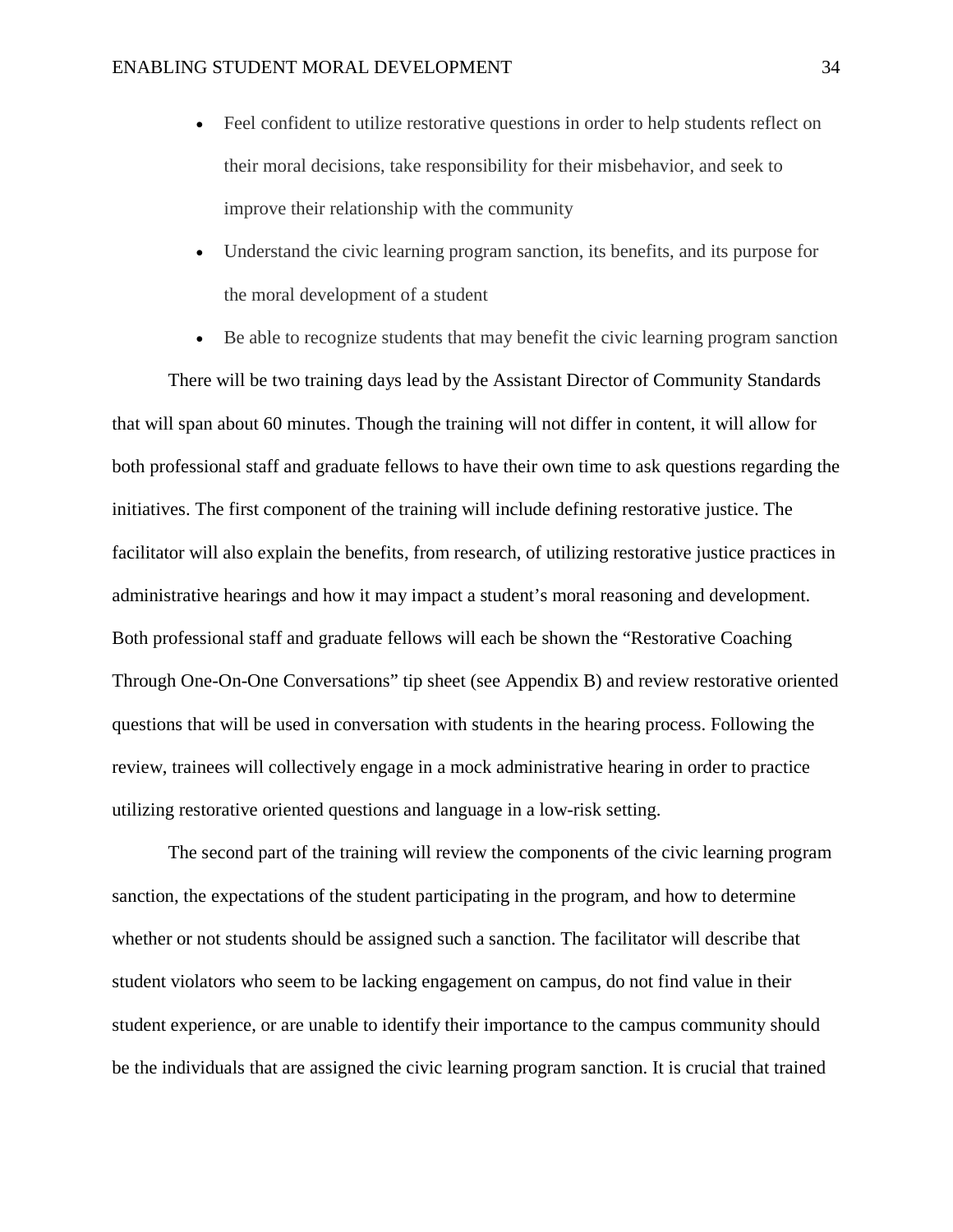administrative hearing officers assign the civic learning program sanction to students based on their needs of campus community engagement; the sanction should not be bound to a specific violation that automatically determines whether or not this program is appropriate to assign to a student. Administrative hearing officers should assign this sanction to students that not only are seeking value in the community, but also to those who feel as though their misbehavior has led to difficulty rehabilitating back into the community.

Following the orientation program describing the new conduct initiatives for both professional staff and graduate fellows, these trained hearing officers will have a better sense of holding a restorative-orientated administrative hearing with students and the details of assigning the civic learning program sanction to students. Following the training, the Office of Community Standards will send electronic copies of the materials and guides that can be utilized by hearing officers when implementing the new initiatives.

#### **Assessment Plan**

Adapted from the STudent Accountability and Restorative Research (STARR) Project multi-campus study (Karp & Sacks, 2014), the assessment plan for the new Merrimack College student conduct initiatives will measure the learning outcomes of students in the conduct process. The format of the assessment will be a survey. Survey participants will include students that participate in administrative hearings; these cases will likely be low-level policy violations. Due to the restorative-oriented administrative hearing model and civic education program sanction, students who participate in administrative hearing meetings will interact with one or both components of the new student conduct initiative.

Student survey completion will be strongly suggested to the participants by the administrative hearing officer should they be found responsible for a policy violation.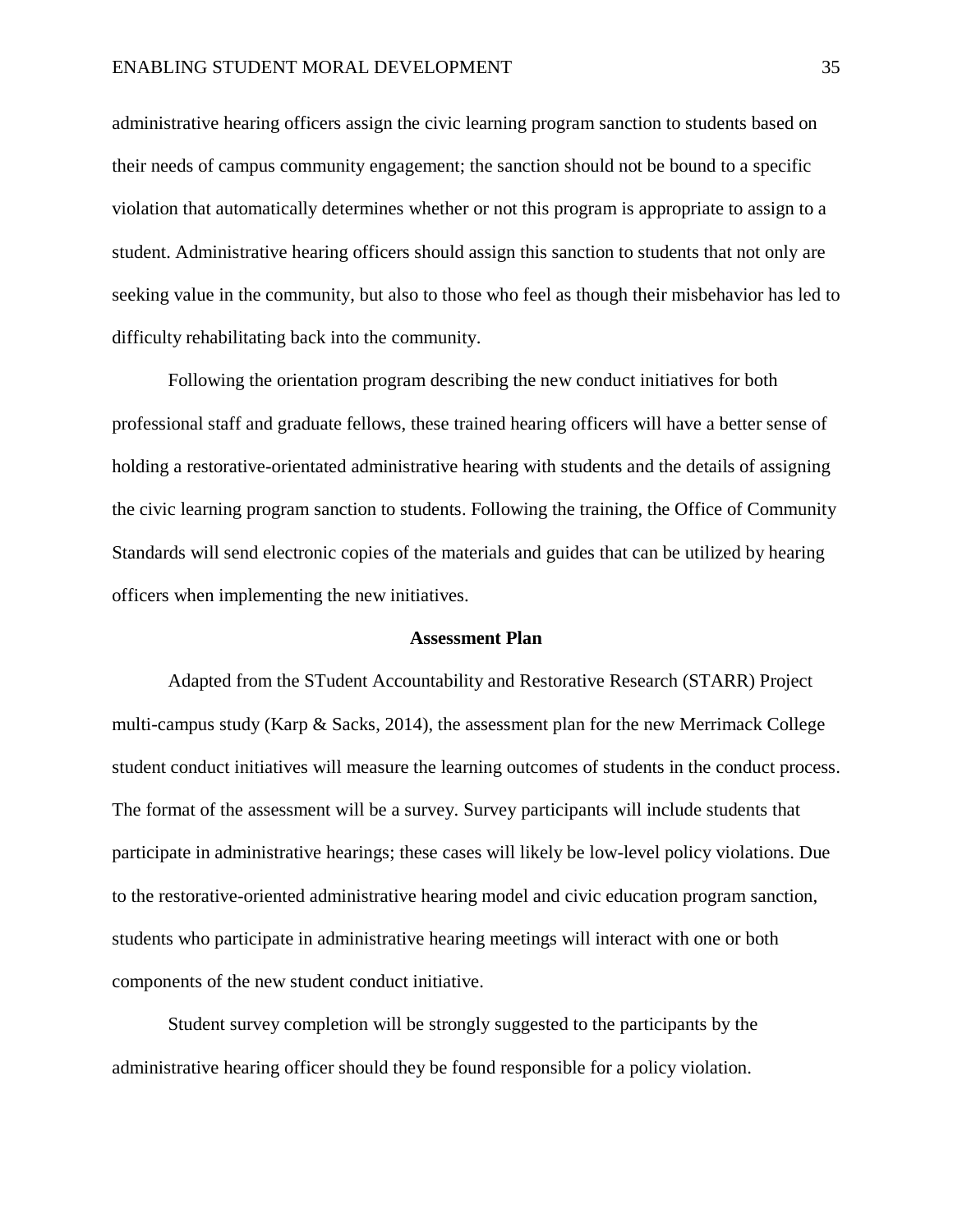# ENABLING STUDENT MORAL DEVELOPMENT 36

Administrative hearing officers will communicate that students should complete the survey in addition to their sanction requirements. Responsible students will then be given the opportunity to complete the survey in-person or electronically following the end of the administrative hearing. Students who are assigned the civic learning program sanction will be provided the survey during their exit interview with a staff member. Should any student request an electronic survey, the hearing officer or staff member would be responsible for sending the survey via email. Students who complete the survey in addition to their sanction requirements will be incentivized with a \$10 gift card to Dunkin Donuts.

In alignment with the learning outcomes of both the restorative-oriented administrative hearings and the civic education program sanction, the survey will seek to measure student learning throughout the hearing process. The questions presented in the survey will explore selfauthorship, personal responsibility, accountability, community impact, and the overall satisfaction with the conduct process. The data will be collected on a Likert scale from one to ten. Question samples are largely reflective of the STARR Project study (Karp & Sacks, 2014, p. 164), and include the following:

• To what extent were you able to communicate your thoughts and feelings about the incident?

- How much were you able to meaningfully contribute your ideas towards the outcome?
- To what extent was the outcome tailored for you and your situation?
- How much did the process help you to take responsibility for the consequence of the incident?
- To what extent did the outcome focus on repairing the harm that was caused by this incident?
- How much did the process help you to understand the point of view of those most affected?
- How much did the process help you to understand your responsibilities as a member of the community?
- To what extent did you feel respected and supported throughout the process?
- Overall, how satisfied are you with the way this process was handled?
- Overall, how satisfied are you with the outcome of this process?
- How much did the process help you bring closure to this situation?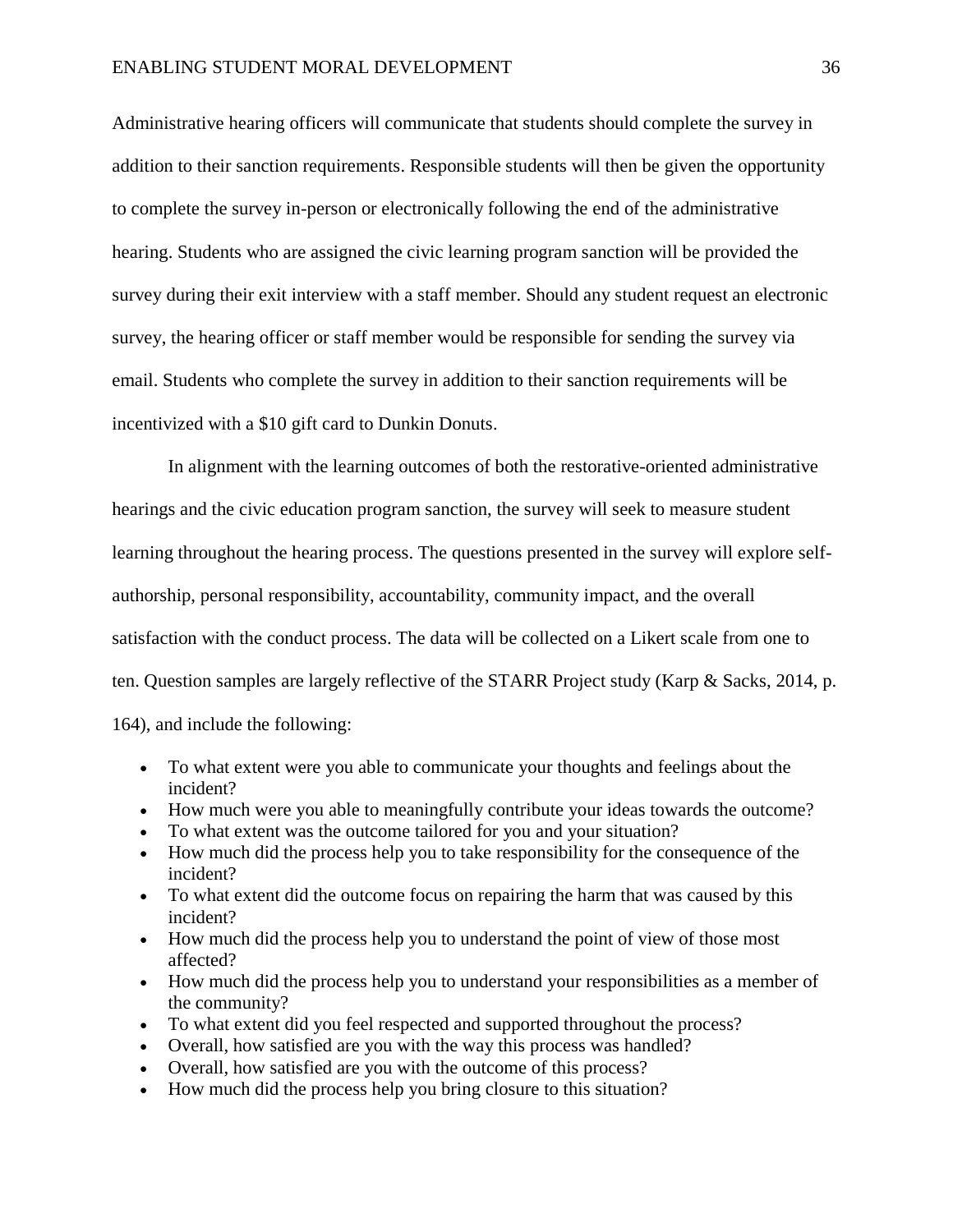Through the evaluation of these questions, the assessment will measure student learning as a result of the new conduct initiatives being implemented in Merrimack College's conduct system. It is the hope that students demonstrate significant learning and evidence of moral development. By assessing student learning in the conduct process, Merrimack College may be able to correlate such findings to an increase in student moral development. The data would also be able to track student perceptions of the conduct system. Assessment will begin the fall semester of 2018 and will reoccur for the spring semester of 2019. The assessment will continue to be conducted for two full academic years until the close of the student conduct initiative review at the end of the spring semester of 2020.

#### **Conclusion**

To further enhance the moral development of undergraduate students who commit conduct violations, this project sought to answer how student conduct administrators may enable the moral development of students through learning in the conduct process. As a residence life professional who simultaneously serves as an administrative hearing officer for Merrimack College's conduct system, I have witnessed a lack of moral development, understanding of community values, and consideration for community impact among student violators in the conduct system. Utilizing Kohlberg's (1976) Theory of Moral Development, this project's initiatives serve to advance students from one stage of moral development to a higher stage of moral thinking and understanding.

To engage students in higher stage thinking that facilitates moral development, two approaches were designed to advance students in the process. The first approach is a restorativeoriented administrative hearing that is facilitated by trained hearing officers. This component will enable students to explore types of harm resulted in their actions, discover ways to repair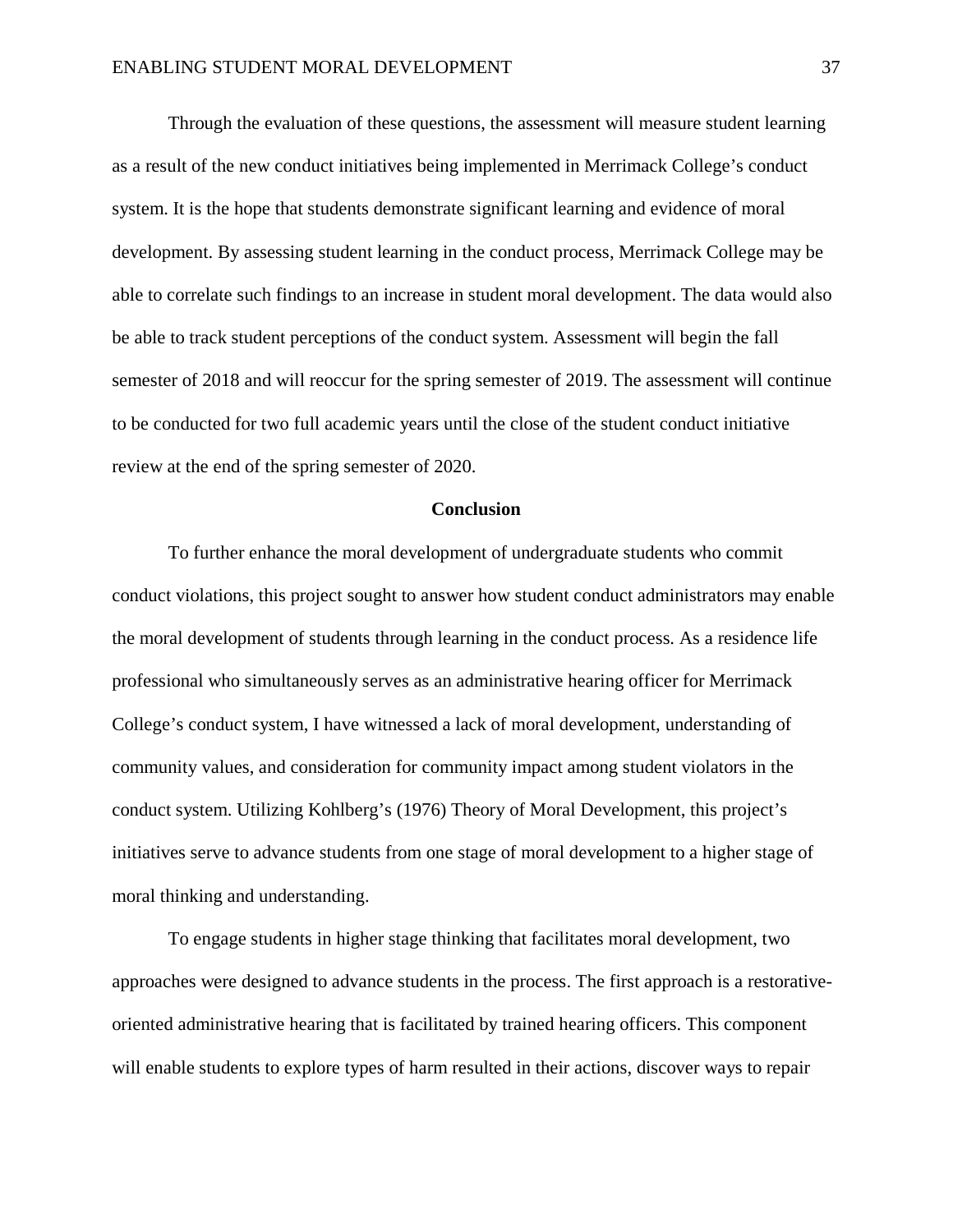## ENABLING STUDENT MORAL DEVELOPMENT 38

harm collaboratively, and engage them in reflection in order to rebuild trust between themselves and the community. By engaging in reflection of moral dilemmas, students will ultimately develop further as a result according to Kohlberg's theory (1976, as cited in Barger, 2000).

The second approach to advancing moral development in the conduct process is a civic learning program that is to be assigned as a sanction to students who lack an understanding of community values and are disengaged among their community. Through this sanction, students will engage in 30 hours of service on campus while participating in regular reflection. By participating in campus engagement and reflection, students will better understand their role in the community as well as the impact of their misbehavior. Such service-learning and reflection opportunities, as described by Bernacki & Jaeger (2008), may further enable the development of a student's moral reasoning.

To conclude, by implementing restorative practices and civic learning within the student conduct system at Merrimack College, students will be able to learn through reflection, face cognitive conflict, and ultimately progress to a higher stage of moral thinking and development. Implemented and monitored by professional staff, these approaches to advancing student moral development will enrich a campus community to be accountable alongside a student body that is morally just.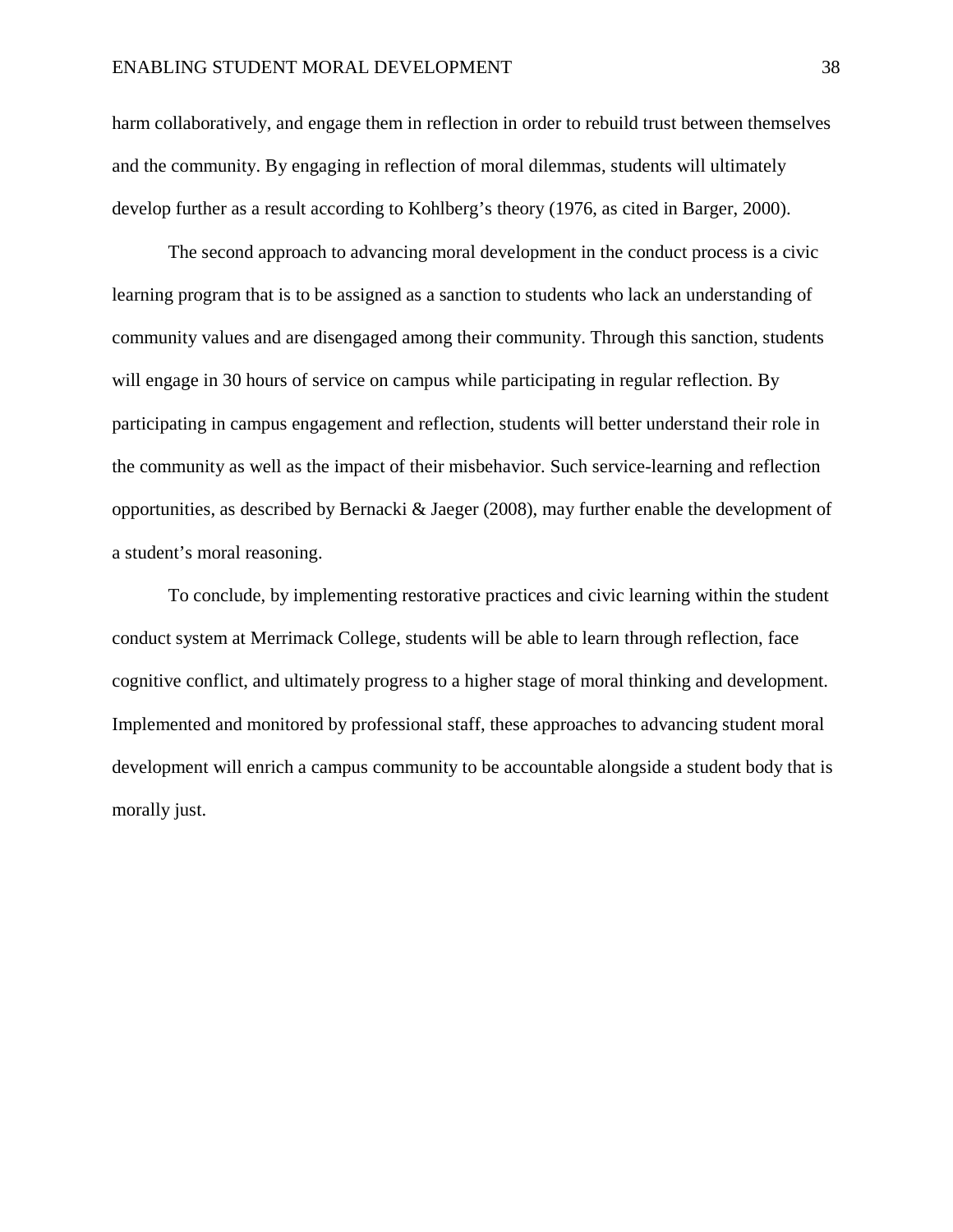# References

- Asher, K. M. (2008). *Educating college students through judicial response: Examining the effectiveness of judicial sanctions for alcohol-related violations* (Doctoral dissertation, University of Pittsburgh).
- Barger, R.N. (2000). *A Summary of Lawrence Kohlberg's Stages of Moral Development*. Retrieved from<http://www5.csudh.edu/dearhabermas/kohlberg01bk.htm>
- Bernacki, M. L., & Jaeger, E. (2008). Exploring the impact of service-learning on moral development and moral orientation. *Michigan Journal of Community Service Learning*, *14*(2).
- Colby, A. (2008). Fostering the moral and civic development of college students. *Handbook of moral and character education*, 391-413.
- Detert, J. R., Treviño, L. K., & Sweitzer, V. L. (2008). Moral disengagement in ethical decision making: a study of antecedents and outcomes. *Journal of Applied Psychology*, *93*(2), 374.
- Karp, D. R., & Frank, O. (2016). Restorative justice and student development in higher education: Expanding "offender" horizons beyond punishment and rehabilitation to community engagement and personal growth. *Offenders no more: An interdisciplinary restorative justice dialogue*, 141-164.
- Karp, D. R., & Sacks, C. (2014). Student conduct, restorative justice, and student development: Findings from the STARR project: A student accountability and restorative research project. *Contemporary Justice Review*, *17*(2), 154-172.
- Karp, D.R., Williamsen, K., Behel, J., Fisher, D., Shafer, R., Story, J., McMurphy, T., Bacon, J., Kidde, J., Zarro, F. (2018). *Restorative Coaching Through One-On-One Conversations*.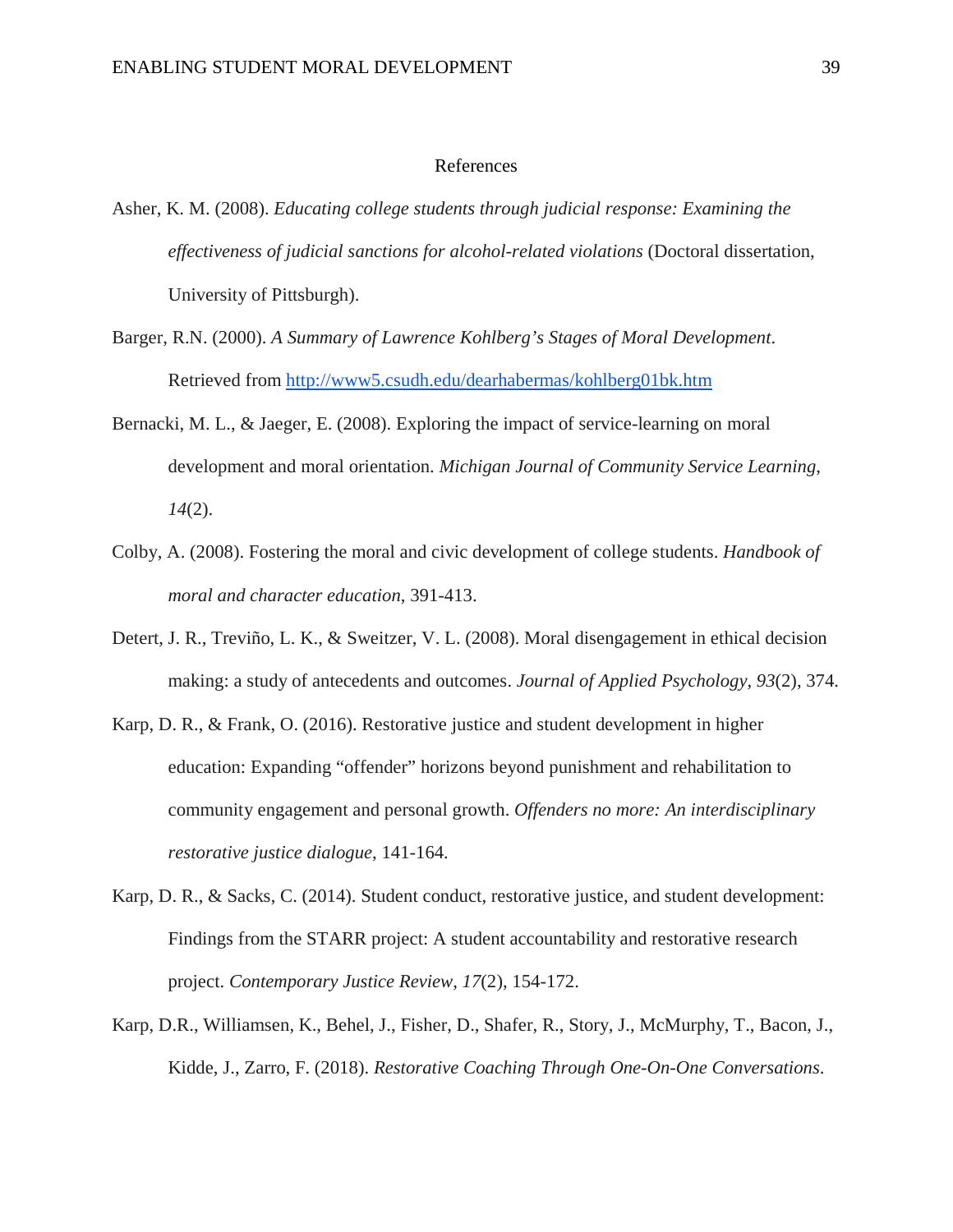Unpublished manuscript, Project on Restorative Justice, Skidmore College, Saratoga Springs, New York.

- Kompalla, S. L., & McCarthy, M. C. (2001). THE EFFECT OF JUDICIAL SANCTIONS ON RECIDIVISM AND RETENTION. *College Student Journal*, *35*(2).
- Koss, M. P., Wilgus, J. K., & Williamsen, K. M. (2014). Campus sexual misconduct: Restorative justice approaches to enhance compliance with Title IX guidance. *Trauma, Violence, & Abuse*, *15*(3), 242-257.
- Lies, J., Bronk, K. C., & Mariano, J. M. (2008). The community contribution to moral development and character. *Handbook of moral and character education*, 520-536.
- Mathieson, K. (2003). Elements of moral maturity. *Journal of College and Character*, 4(5).
- Moravian College. (n.d.). *Civic Learning Programs*. Retrieved from [https://www.moravian.edu/studentdevelopment/civic-learning-programs-0.](https://www.moravian.edu/studentdevelopment/civic-learning-programs-0)
- Patton, L. D., Renn, K. A., Guido, F. M., & Quaye, S. J. (2016). *Student development in college: theory, research, and practice*. Retrieved from https://ebookcentral.proquest.com
- Stimpson, M. T., & Janosik, S. M. (2011). Variability in reported student learning as a result of participating in a student conduct system. *College Student Affairs Journal*, 30(1), 19.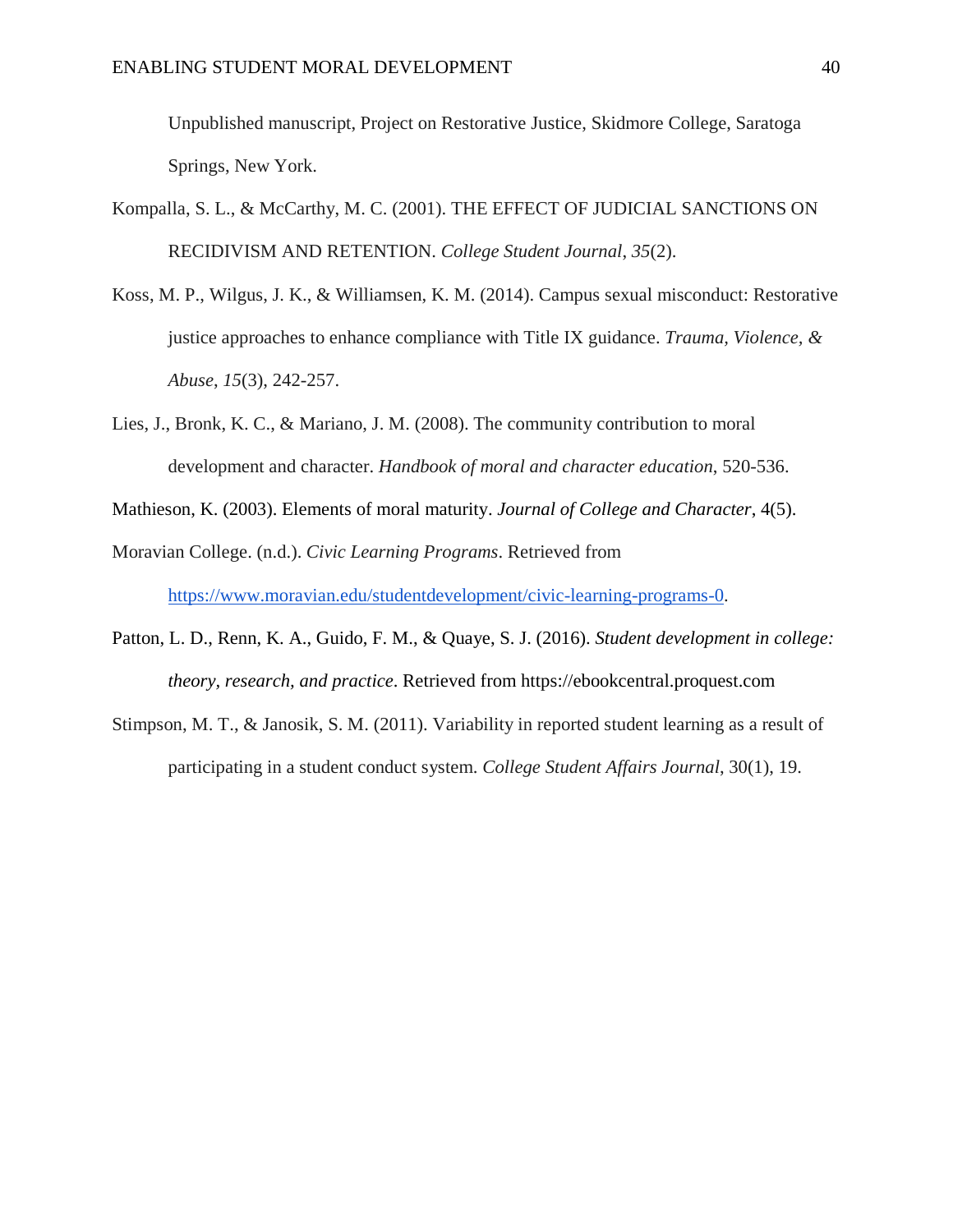# Appendix A

Good afternoon Area Coordinators/Graduate Fellows:

Next week the Office of Community Standards will be holding a training session regarding new changes and initiatives starting this academic year within the student conduct process. Training our administrative hearing officers is a crucial component of ensuring a fair and constructive conduct process for our students.

This training will include an overview of new restorative justice approaches that our office will now require all administrative hearing officers to implement in their conduct hearings with students. Additionally, we will be orienting hearing officers on the new Civic Engagement Program sanction that will be now available to utilize as a sanction in our conduct process beginning this academic year.

Training will take place on MM/DD/YY from HH:MM to HH:MM in the LOCATION. This training is mandatory for all Area Coordinators/Graduate Fellows. If you are unable to make this training, please reach out to the Assistant Director of Community Standards to schedule an individual training session.

Thank you for your cooperation, Director of Community Standards

Good afternoon Area Coordinators/Graduate Fellows:

Next week, on MM/DD/YY from HH:MM to HH:MM in the LOCATION, the Office of Community Standards will be holding a feedback session regarding the new student conduct initiatives that have been implemented at the beginning of the academic year. Feedback and assessment gathered by administrative hearing officers is important to the improvement and development of future conduct initiatives.

This meeting will provide you all an opportunity to share your feedback, comments, or improvements with the Office of Community Standards regarding the restorative justice approaches utilized in administrative hearings, as well as any feedback you may also have on the Civic Engagement Sanction being utilized as a hearing outcome. Our assessment process will also involve an anonymous survey sent to students that have engaged with our student conduct process since the implementation of these new initiatives. While our goal is to track moral development outcomes among students, we place high value in the feedback of our administrative hearing officers that are directly involved in the process.

This meeting is mandatory for all Area Coordinators/Graduate Fellows. If you are unable to make this training, please reach out to myself, the Assistant Director of Community Standards, to schedule an individual meeting.

Thank you for your cooperation, Director of Community Standard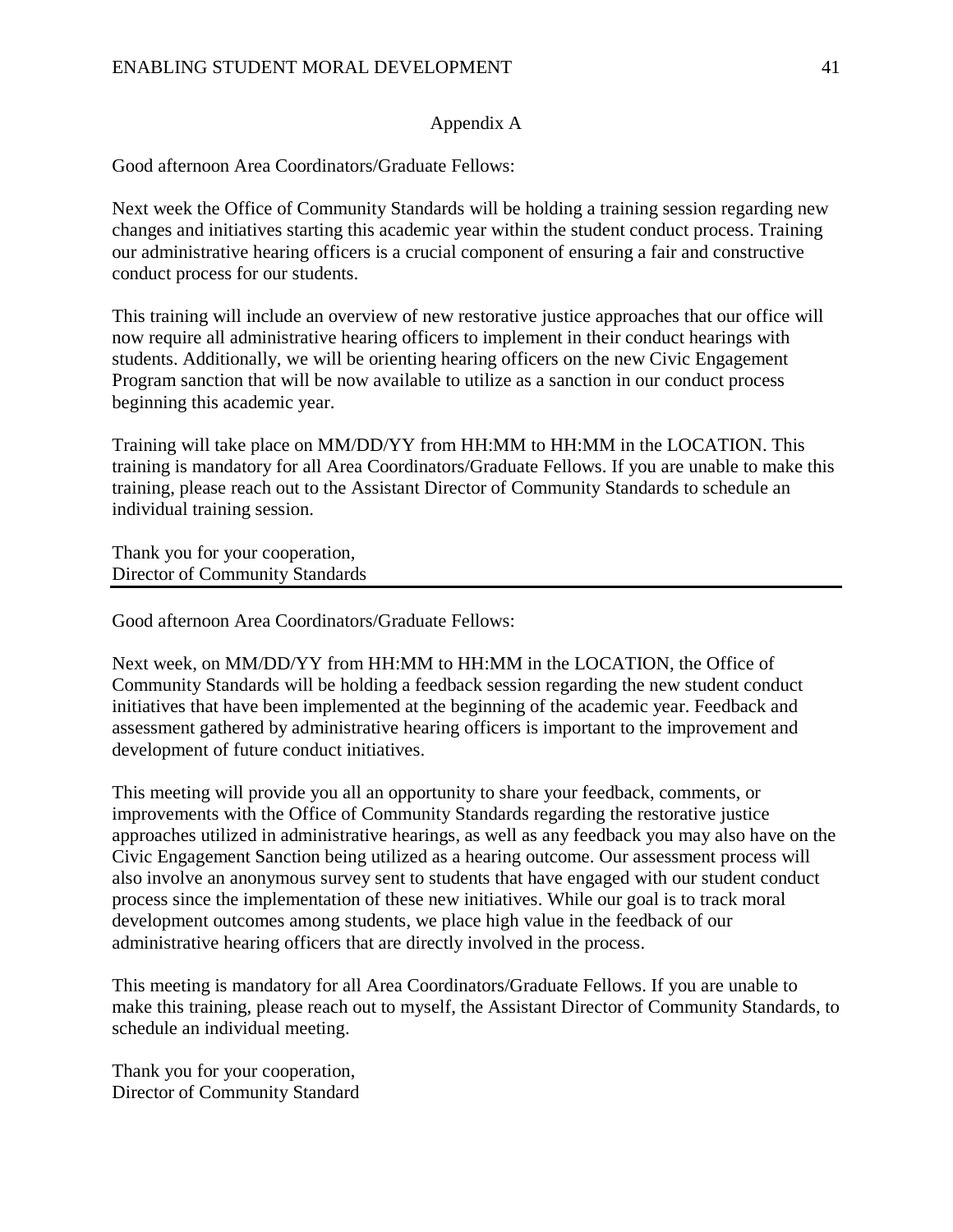# Appendix B



#### **Tip Sheet: Restorative Coaching Through One-On-One Conversations**

Restorative coaching is a conversation between the facilitator and either a harmed person or a person who has done harm. Restorative coaching may be used as preparation for a restorative conference or as a strategy to make an administrative hearing process more restorative. The coach uses restorative questions to help guide the person to their own conclusions. The coach will help the person discuss what happened, how they feel, and what they would like to happen next. It is important to avoid telling the person how to feel or what to do. Instead provide them with a safe space to come to those decisions on their own.

#### **Don't give up on restorative conferencing too easily. Conferences are worth it.**

Advocate for dealing with harm face-to-face. Get people together to understand harm and make plans to repair harm and rebuild trust. This may be foreign to the systems around you. There may be resistance to this kind of work. Systems hate change. We, ourselves, may not like change. Work for that change. Be the restorative voice in your community.

#### **Develop your restorative lens.**

See opportunities in incidents for learning, growth and manifesting the kind of community you desire. Ask what if the goal of sanctions were to heal? Use your mentoring session to repair and teach students what they need to know to grow.

#### **When you don't have the people, focus on the harm.**

Conferencing works because the harmed parties manifest the harm of the situation. Ask, "How do I manifest the harm of this situation? What harms do those responsible need to understand? How will I represent that harm to the person I am working with?"

- Have the primary people represented even if they cannot physically attend.
	- o Have them write a letter answering the restorative questions. Read that letter as part of the process.
	- o Record them reading their letter to present at your process.
- Can someone else represent the primary harm?
	- o Someone else associated with the *incident*?
	- o Someone else associated with the *person*?
	- o Someone who knows this kind of harm?
- What other resource can clarify this harm? Is it a book, movie, documentary, interview, song, field trip or project?

SkidmoreRJ.org 2017 ©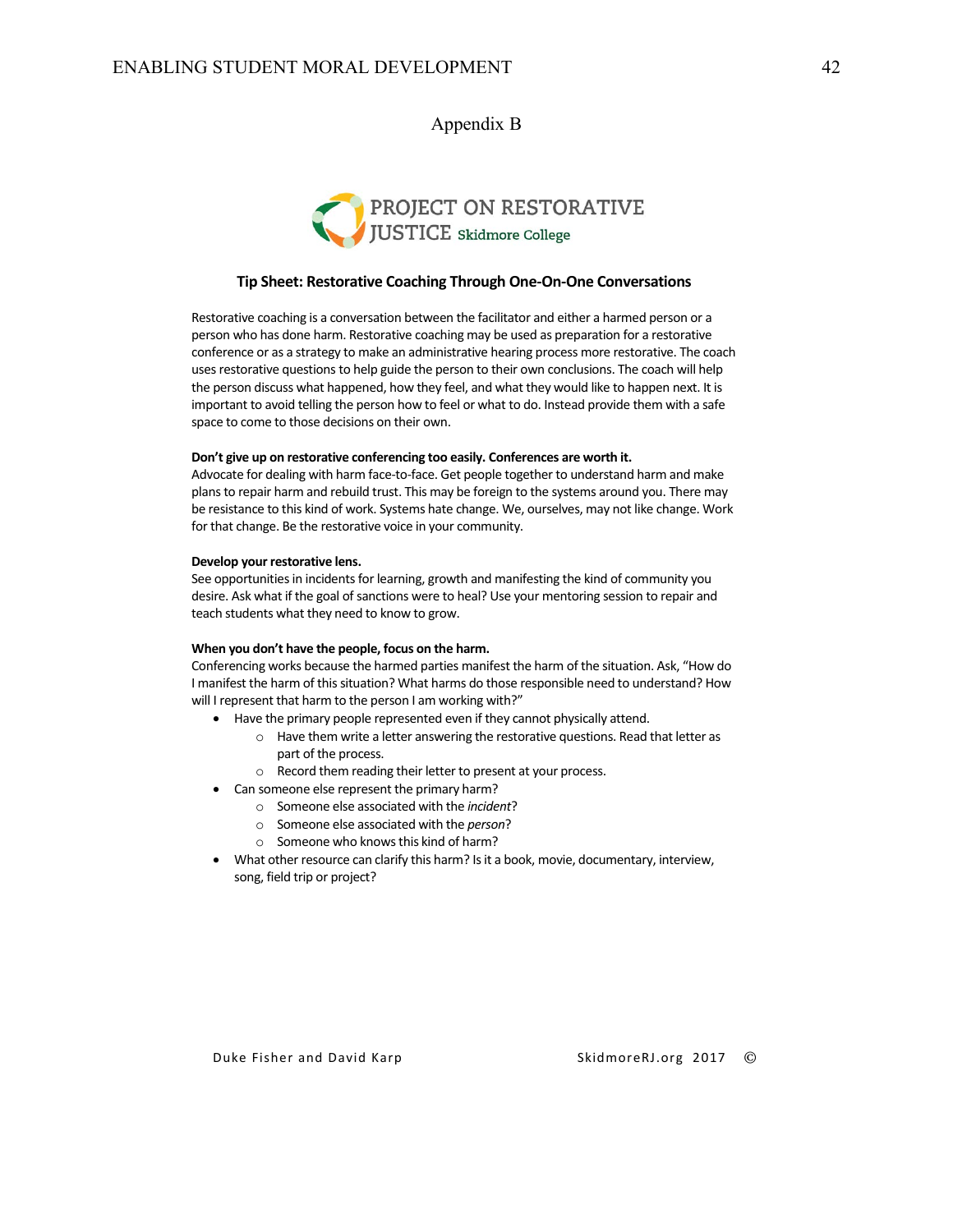

#### **Go beyond right and wrong. Explore a variety of harms.**

Coaching provides special opportunities to support growth through direct education. Help them develop the restorative lens by teaching them about harm and seeing how their actions impact others.

- **Material Harm:** *Things*that can be paid for, replaced, repaired.
- **Emotional/Spiritual Harm**: *Feelings*to be acknowledged.
- **Communal/Relational Harm:** Broader impacts on the community/school/team/relationship.

#### **Fix it.**

Even if you are not facilitating a collaborative decision-making process, you can still be the agent of a restorative outcome.

- **Repair, replace, and reimburse** material harms**.**
- **Acknowledge feelings and support apology letters**for emotional/spiritual harms
- **Develop community service opportunities** that directly address and repair harms to the community. Don't focus on the number of hours, focus on the goals of the service. Then figure out how long that should take. Look for opportunities that develop new skills, create mentoring relationships, and rebuild a positive reputation.

#### **Stick to the restorative script.**

The script is a pattern of questions designed to manifest the harm of a situation and give those involved a chance to make things right. Each question serves a specific function in the restorative process. These questions work because they:

- Allow a person to feel listened to.
- Allow a person to feel respected.
- Allow a person to feel supported.
- Provide an opportunity for the person to think about the harm that was done.
- Allow them to make informed decisions about how they want to proceed.